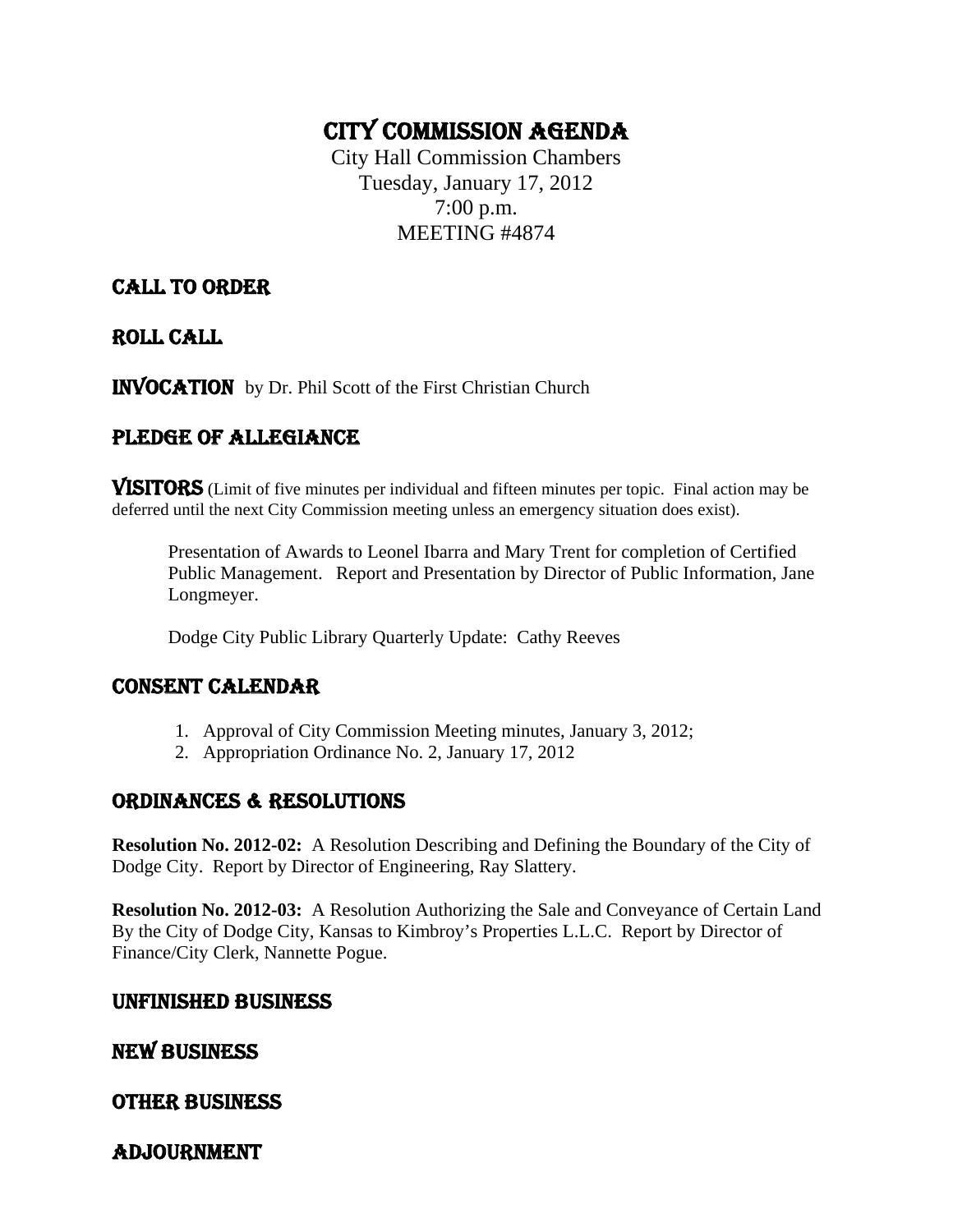# CITY COMMISSION MINUTES

City Hall Commission Chambers Tuesday, January 3, 2012 7:00 p.m. MEETING #4873

#### CALL TO ORDER

ROLL CALL: Mayor Rick Sowers, Commissioners Michael Weece, Monte Broeckelman and Jim Sherer. Kent Smoll was absent.

INVOCATION by Dr. Phil Scott of the First Christian Church

### PLEDGE OF ALLEGIANCE

**VISITORS** (Limit of five minutes per individual and fifteen minutes per topic. Final action may be deferred until the next City Commission meeting unless an emergency situation does exist).

Director of Public Information, Jane Longmeyer, presented the Character Trait – Availability for the month of January.

Austin Swift spoke about the National League of Cities Service Line Warrant Program.

#### CONSENT CALENDAR

- 1. Approval of City Commission Work Session minutes, December 19, 2011;
- 2. Approval of City Commission Meeting minutes, December 19, 2011;
- 3. Approval of City Commission Special Meeting minutes, December 28, 2011;
- 4. Appropriation Ordinance No. 24, December 29, 2011
- 5. Appropriation Ordinance No. 1, January 3, 2012
- 6. Cereal Malt Beverage License
	- a. Tacos Jalisco, 412 W. Wyatt Earp

Commissioner Jim Sherer moved to approve the Consent Calendar as presented, seconded by Commissioner Michael Weece. The motion carried 4-0.

#### ORDINANCES & RESOLUTIONS

**Resolution No. 2012-01:** A Resolution Accepting the Water Lines and Sewer Lines for the Estancia Subdivision was approved on a motion by Commissioner Monte Broeckelman, seconded by Commissioner Michael Weece. Motion carried 4-0.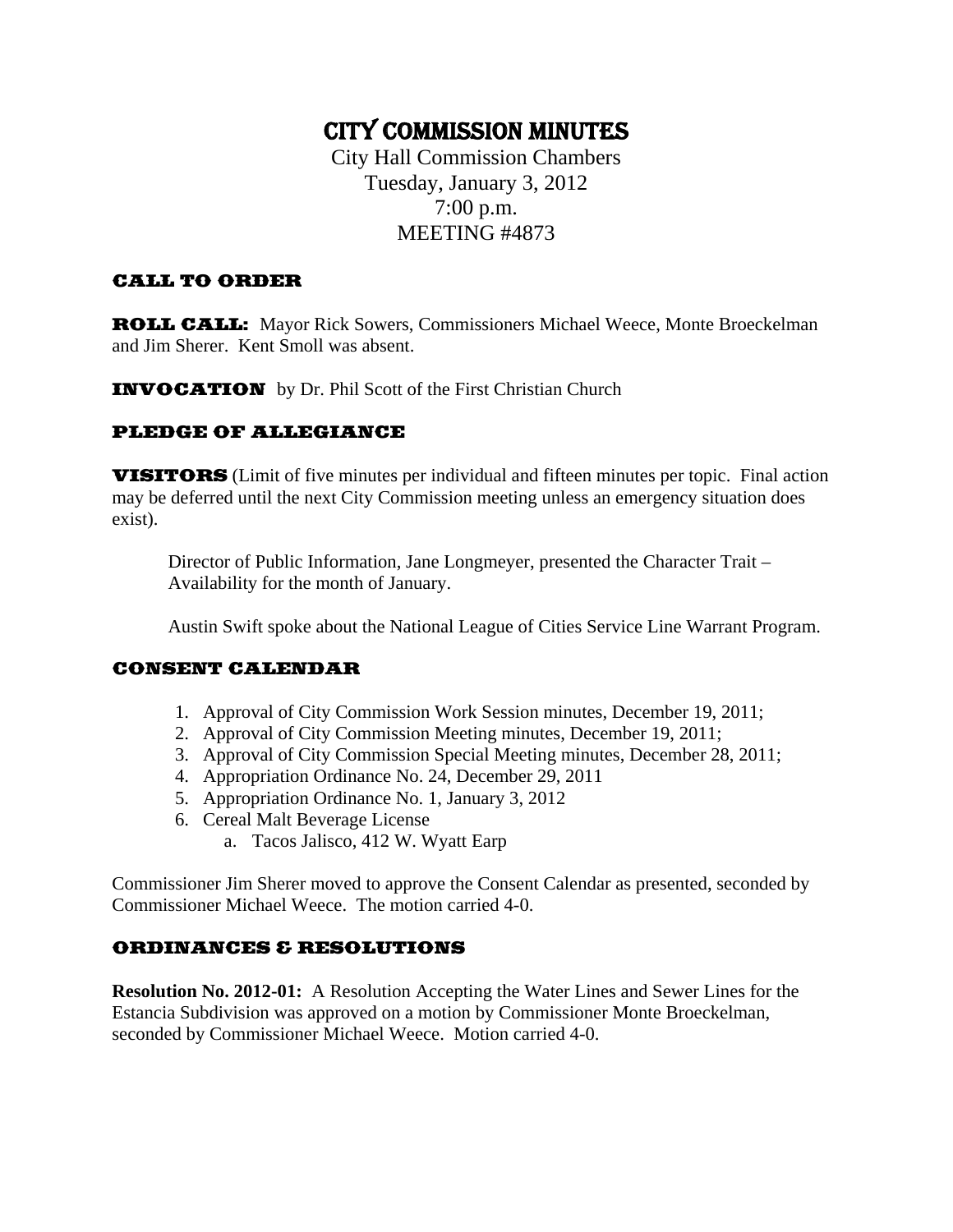# UNFINISHED BUSINESS

### NEW BUSINESS

- 1. Approval of Trinity Subdivision Plat was approved on a motion by Commissioner Jim Sherer, seconded by Commissioner Monte Broeckelman. Motion carried 4-0.
- 2. Approval of 2012 State/Federal Legislative Policy was approved a motion by Commissioner Michael Weece, seconded by Commissioner Jim Sherer. Motion carried 4-0.
- 3. Approval of Payment Plan for CBC Master Developer for STAR Bond Project was approved a motion by Commissioner Michael Weece, seconded by Commissioner Jim Sherer. Motion carried 4-0.

# OTHER BUSINESS

Ken Strobel, City Manager:

- Next City Commission Meeting on Tuesday, January  $17<sup>th</sup>$ ;
- Will be scheduling a Joint City/County Meeting later this month;
- Deadline for City Commission Application filing is Noon on January 24, 2012; and
- Coming off of a very good year, thanks to all City Employees and City Commissioners.

Jane Longmeyer, Director of Public Information:

- Seeking names of residents interested in serving on Boards & Commissions; and
- Railroad crossings are open as of today...still has work to do when weather is better.

Commissioner, Michael Weece:

• Was recently in Las Vegas and talked with a gentleman who has heard a lot of good things about Dodge City…nothing happens overnight…appreciate the foresight that people have. Is excited about things happening – hats off to City Staff.

Commissioner, Jim Sherer:

- Have many things happening…Staff has been pro-active and made good things happen; and
- Fireworks seemed to go well on New Years Eve.

Mayor, Rick Sowers:

- Responded to Austin Swift's comments regarding the National League of Cities Service Line Warranty Program;
- Appreciated efforts on fireworks on New Year's Eve; and
- Keep positive about things happening.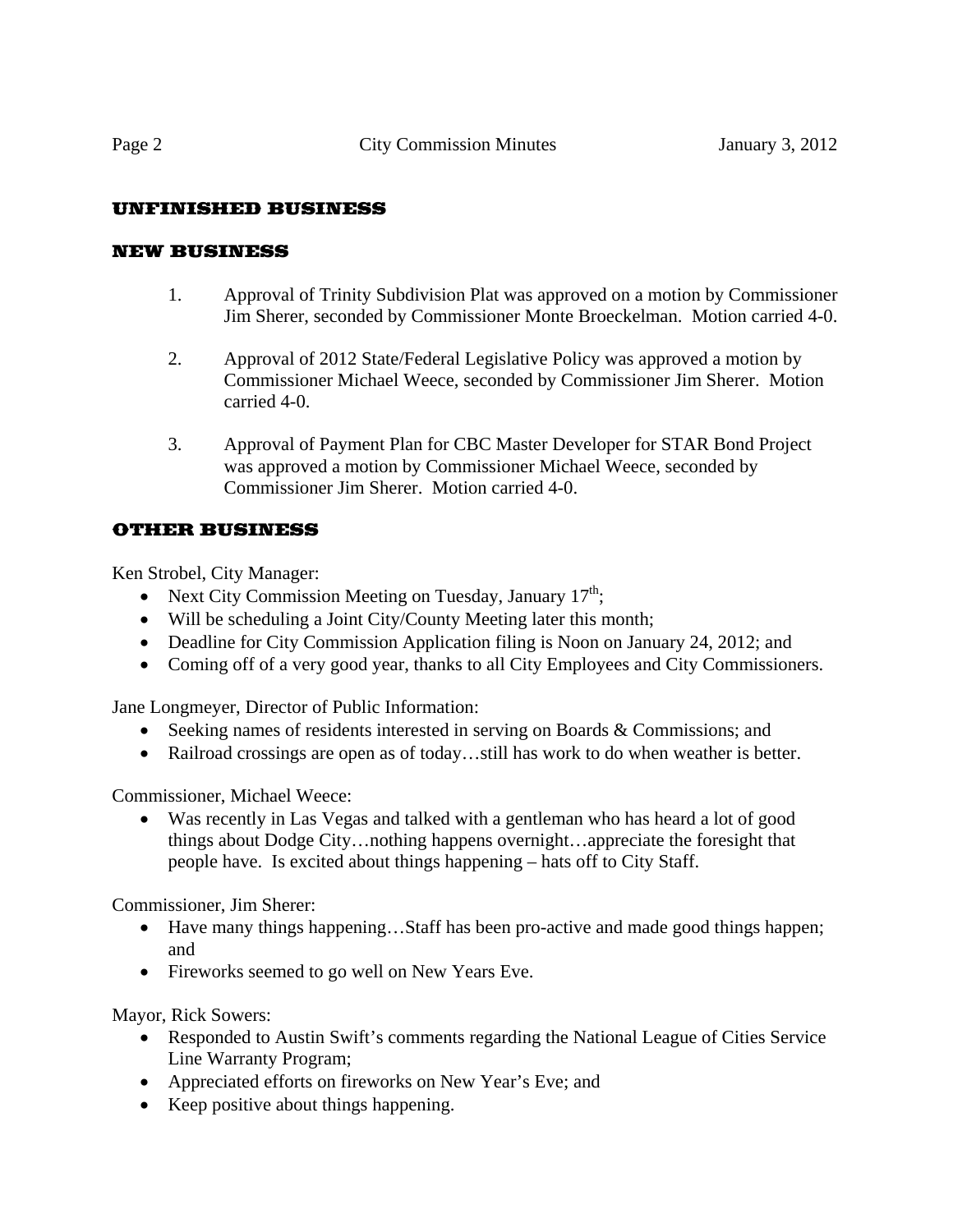Commissioner, Monte Broeckelman:

- Happy New Year; and
- Commented on the State Legislative Policy which was approved.

ADJOURNMENT: Commissioner Michael Weece moved to adjourn the meeting; Commissioner Jim Sherer seconded the motion. The motion carried 4-0.

 $\frac{1}{2}$  , and the contract of the contract of the contract of the contract of the contract of the contract of the contract of the contract of the contract of the contract of the contract of the contract of the contract

Rick Sowers, Mayor

ATTEST:

Nannette Pogue, City Clerk

\_\_\_\_\_\_\_\_\_\_\_\_\_\_\_\_\_\_\_\_\_\_\_\_\_\_\_\_\_\_\_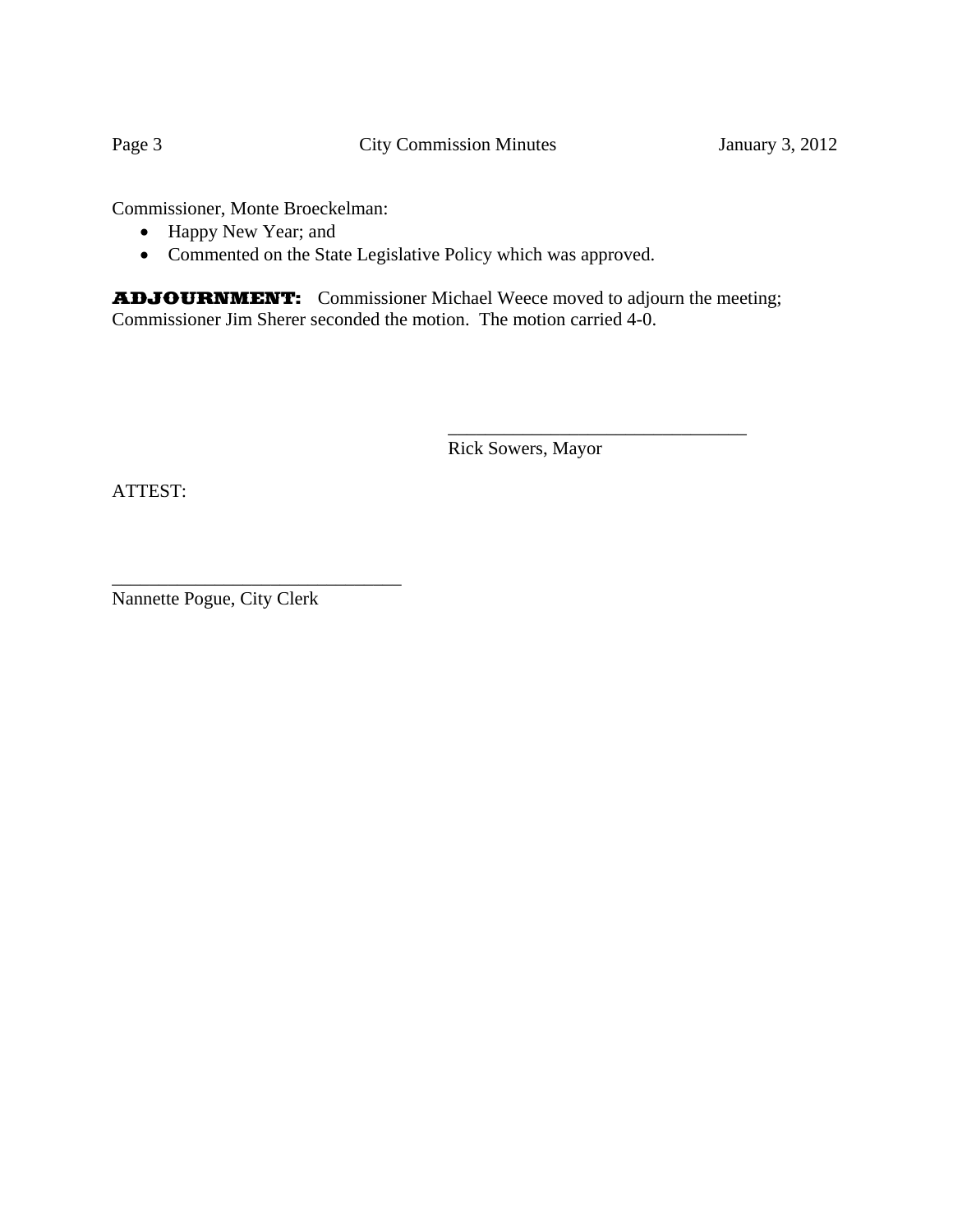806 N. Second Ave. 67801 City of Dodge City

Phone: 620‐225‐81 00 FAX: 620-225-8144 www.dodgecity.org

# *Memorandum*

| To:          | City Manager                            |
|--------------|-----------------------------------------|
|              | <b>Assistant City Manager</b>           |
|              | <b>City Commissioners</b>               |
| <i>From:</i> | Ray Slattery, P.E.                      |
|              | Director of Engineering Services        |
| Date:        | January 10, 2012                        |
| Subject:     | <b>Boundary Ordinance Describing</b>    |
|              | the City Limits of Dodge City           |
|              | Agenda Item: Ordinances and Resolutions |

**Recommendation:** Approval of Boundary Resolution 2012-2

**Background:** Each year the City must adjust the boundary ordinance that describes the City limits of the City to account for any additional land that has been annexed in the past year. Since the adoption of the last boundary ordinance, the Victory Electric property was annexed.

**\_\_\_\_\_\_\_\_\_\_\_\_\_\_\_\_\_\_\_\_\_\_\_\_\_\_\_\_\_\_\_\_\_\_\_\_\_\_\_\_\_\_\_** 

**Justification:** Additional land has been annexed by the City and the City is required by KSA 12-517 to adjust the City's boundary by resolution.

**Financial Considerations:** Publishing costs

**Purpose/Mission:** The City is responsible for following State laws. By updating our boundaries, we have identified what properties should be served by the City and can plan for long-term improvements to those areas.

**Legal Considerations:** The City is obligated under state statute to update the boundary of the City.

**Attachments:** Boundary Resolution and map showing the Victory Electric property.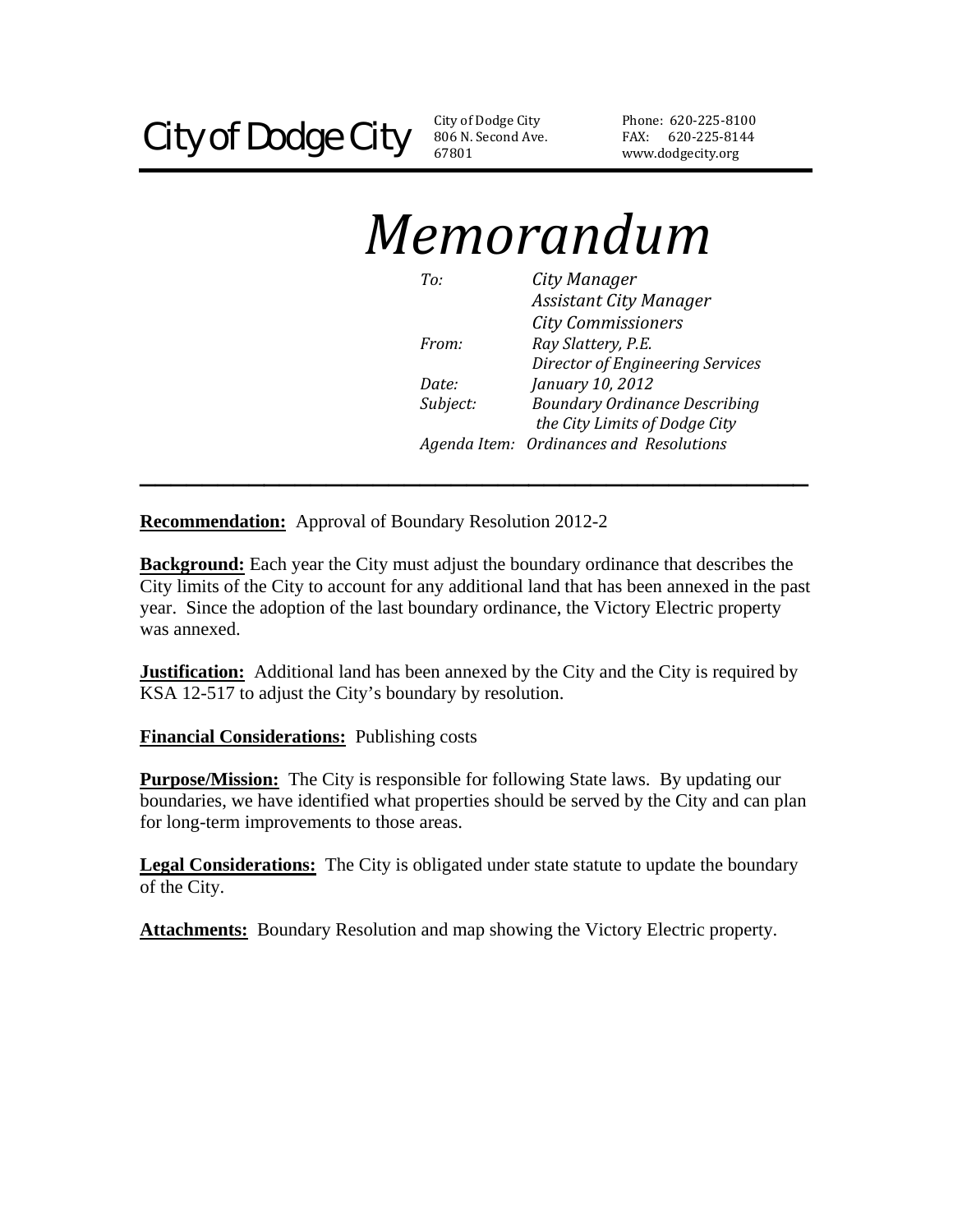#### **RESOLUTION NO. 2012-02**

# **A RESOLUTION DESCRIBING AND DEFINING THE BOUNDARY OF THE CITY OF DODGE CITY**

 **WHEREAS**, the City of Dodge City must define the corporate limits of said City by virtue of K.S.A. 12-517 of the General Statutes of Kansas:

#### **NOW THEREFORE, BE IT ORDAINED BY THE GOVERNING BODY OF THE CITY OF DODGE CITY:**

**SECTION 1:** That the Corporate limits of the City of Dodge City, Kansas shall be and are as follows, to wit:

(A) Beginning at a point on the south line of Military Avenue, in Riverview Addition, and the east line of Section 25, Township 26 South, Range 25 West of the 6th P.M.; thence East along the south line of said Military Avenue to the northeast corner of Shuman Tracts; thence South along the east line of Shuman Tracts to the southeast corner of Tract 7, Shuman Tracts; thence East and perpendicular to the east line of said Tract 7 to a point on the east right-of-way line of Road 113; thence South along the east right-of-way line of the Road 113 to a point that intersects the north right-of-way line of Wyatt Earp Blvd; thence East along the north right-of-way line of said Wyatt Earp Blvd to a point that intersects the northerly extension of the east right-of-way line of U.S. Highway 56-283; thence South along the extended east right-ofway line of U.S. Highway 56-283 to a point on the south line of Section 29; thence West along the south line of Section 29 to the west right-of-way line of U.S. Highway 56-283 Overpass; thence South along the west line of the U.S. Highway 56-283 Overpass to the south right-of-way line of the A.T. & S.F. Railroad; thence Southeasterly along the south right-of-way line of said A.T. & S.F. Railroad for a distance of 1904.07 feet; thence North along the right-of-way line of said A.T. & S.F. Railroad for a distance of 50.00 feet; thence Southeasterly along the south right-of-way line of said A.T. & S.F. Railroad for a distance of 250.45 feet; thence South to a point that is 360.00 feet North of the north right-of-way line of U.S. Highway 400; thence Southeasterly and parallel to the north right-of-way line of said U.S. Highway 400 to a point on the west line of Tract 15 of Wilkinson Place No. 2; thence South along the west line of said Tract 15 of Wilkinson Place No. 2 to a point that is 205.00 feet North of the north right-of-way line of U.S. Highway 400; thence Southeasterly and parallel to the north right-of-way line of said U.S. Highway 400 to a point on the east line of Tract 17 of said Wilkinson Place No. 2; thence South along the east line of said Tract 17 of Wilkinson Place No. 2 to the south right-of-way line of said U.S. Highway 400; thence Southeasterly along the south right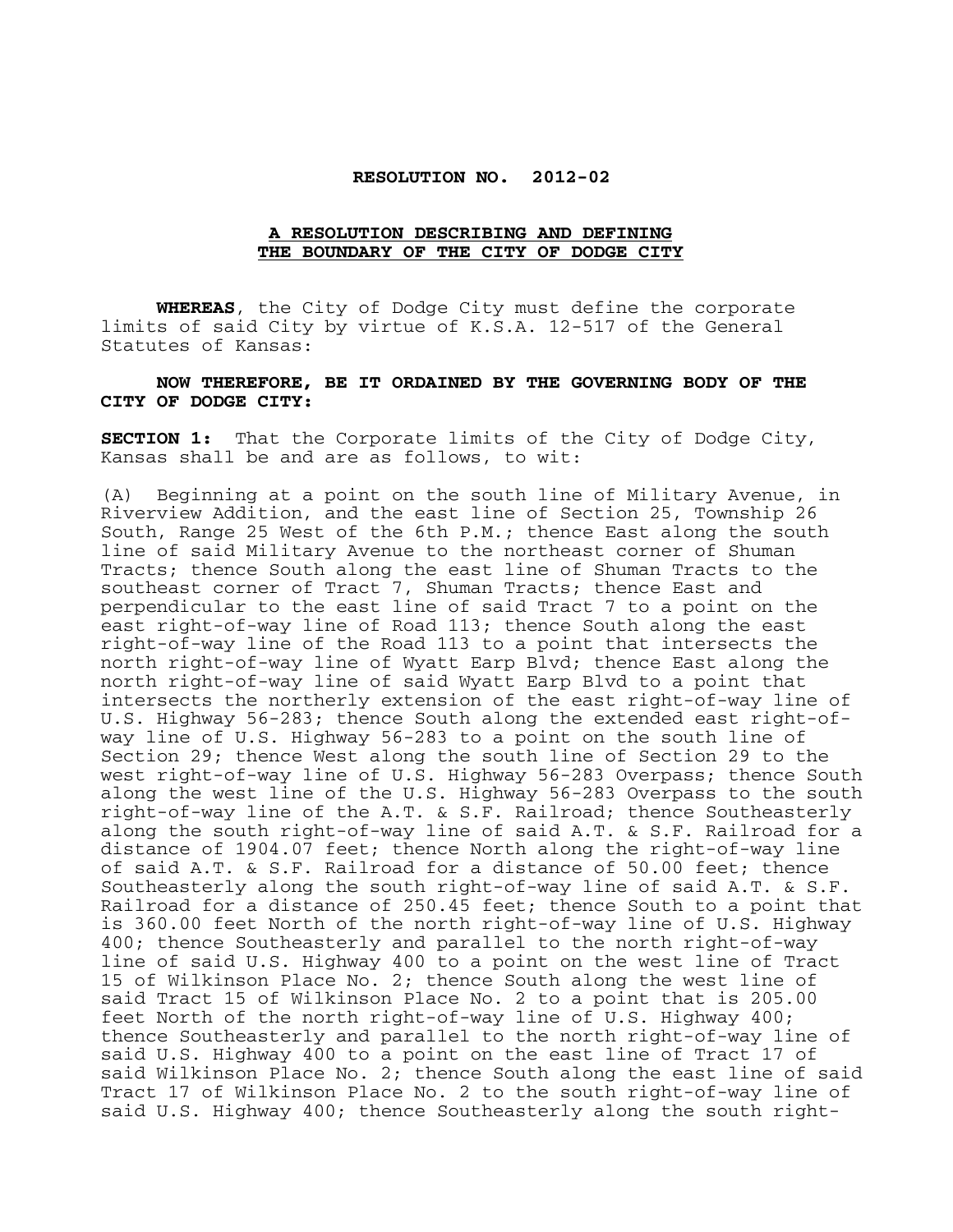of-way line of said U.S. Highway 400 to the east line Happy Trails Subdivision a replat lots 12&14 of Wilkinson Place No. 1; thence South along the east line of said Happy Trails Subdivision to the southeast corner thereof; thence West along the south line of said Happy Trails Subdivision and continuing to the southwest corner of Tract 9 of Wilkinson Place No. 1; thence North along the west line of said Tract 9 to the south right-of-way line of U.S. Highway 400; thence Northwesterly along the south right-of-way line of said U.S. Highway 400 to a point that is 770.45 feet East of the west line of Section 32, Township 26 South, Range 24 West, thence South for a distance of 200.00 feet; thence West for a distance of 140.00 feet; thence North for a distance of 252.81 feet to the south right-of-way line of U.S. Highway 400; thence Northwesterly along the south right-of-way line of said U.S. Highway 400 to a point on the west line of said Section 32; thence South along the west line of said Section 32 for a distance of 709.40 feet; thence East along the north line of Lot 1, Block 2 of Gladden Addition No.2 to the northeast corner thereof; thence South along the east line of said Lot 1, Block 2 to the southeast corner thereof; thence West along the south line of Lot 1, Block 2 and Lot 1, Block 1 of Gladdens Addition No. 2 to the southwest corner thereof; thence North along the west line of said Lot 1, Block 1 of Gladdens Addition No. 2 to the northwest corner thereof; thence East along the north line of said Lot 1, Block 1 to a point that is 20.00 feet West of the west line of Section 32, Township 26 South, Range 24 West; thence North along a line 20.00 feet West and parallel to the west line of said Section 32 to a point on the south right-of-way line of West Trail Street; thence Northwesterly along the south right-of-way line of said West Trail Street for a distance of 806.75 feet; thence South for a distance of 920.00 feet; thence West for a distance of 560.00 feet to the east line of McCaustland Place; thence South along the east line of said McCaustland Place to the southeast corner thereof; thence West along the south line of said McCaustland Place to a point on the east line of the northeast drain of the Dodge City Flood Control Project; thence South along the east line of said northeast drain a distance of 1,601.50 feet; thence Southeasterly along a line having a deflection angle of 54 degrees 13 minutes a distance of 424.98 feet to the west line of McCaustland Road No. 2; thence South along the west line of said McCaustland Road No. 2 for a distance of 150 feet to the north bank of the Arkansas River; thence Northwesterly along the north bank of the Arkansas River to a point on the east line of Section 36, Township 26 South, Range 25 West of the 6th P.M.; thence South along the east line of said Section 36 to the southeast corner thereof; thence West along the south line of said Section 36 to the west line of Minneola Road; thence South along the west line of said Minneola Road to a point that is approximately 1314 feet North of the south line of Section 2; thence West and parallel to the south line of said Section 2 to a point that is 748.70 feet West of the west line of South Second Avenue; thence Northwesterly and parallel to the west line of said South Second Avenue for a distance of 1265.60 feet; thence North for a distance of 200 feet to the East-West half section line of Section 2; thence West along the said half section line of Section 2 to the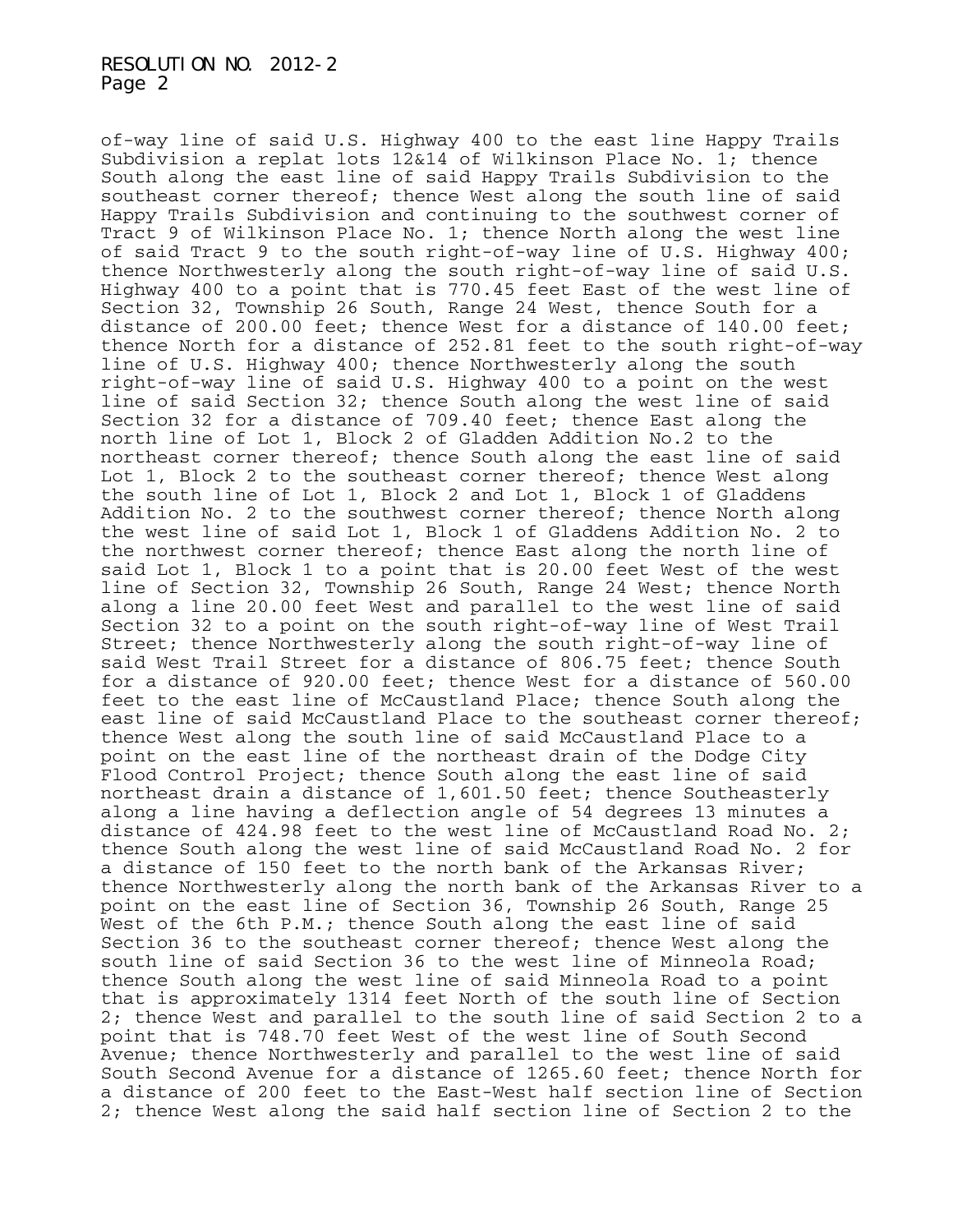east line of Veeann Avenue; thence South along the east line of said Veeann Avenue to the south line of Merrit Road; thence West along the south line of said Merrit Road to the west line of Section 2 and the east line of Section 3, Township 27 South, Range 25 West; thence South along the east line of said Section 3 to the north right-ofway line of U.S. Highway 56; thence West along said north right-ofway line of U.S. Highway 56 to the east right-of-way line of Road 109; thence North along said east right-of-way line of Road 109 to the southerly right-of-way line of McArtor Road; thence Northeasterly along said southerly right-of-way line of McArtor Road to the north line of the south half of Section 3, Township 27 South, Rang 25 West; thence East along the north line of the south half of said Section 3 to the center corner thereof; thence North along the west line of the northeast quarter of said Section 3 to a point on the north right-of-way line of the Atchison, Topeka & Santa Fe Railroad; thence Southwesterly along the north right-of-way of said Atchison, Topeka and Santa Fe Railroad to the west line of Lewis Addition No. 2; thence North along the west line of said Lewis Addition No. 2 to the south line of Section 34; thence West along the south line of said Section 34 to the west line of June Avenue; thence North along the west line of said June Avenue to the north line of Boley Morgison Addition; thence East along the north line of said Boley Morgison Addition to the northeast corner thereof; thence North along the half section line of Section 34 a distance of 432 feet; thence East parallel with the south line of said Section 34 a distance of 1,676 feet; thence South parallel with the said half section line to the north line of Beeson Road; thence East along the north line of said Beeson Road to the west line of Sunset Tracts; thence North along the west line of said Sunset Tracts to the northwest corner thereof; thence Northeasterly along the south bank along the Arkansas River to the extended east line of Tract 15 and Tract 88 of Westview Place No. 1; thence North along the extended east line of said Tract 15 and Tract 88 of Westview Place No. 1 to the northeast corner of said Tract 15; thence West along the north line of said Westview Place No. 1 to the east line of Moncrief Place No. 2; thence South along the east line of said Moncrief Place No. 2 to the southeast corner thereof; thence West along the south line of said Moncrief Place No. 2 to the southwest corner thereof; thence North along the west line of said Moncrief Place No. 2 to the south line of West Park Street; thence East along the south line of said Park Street to a point on the east line of Matt Down Lane; thence North along the east line of said Matt Down Lane to a point intersecting the extended south line of Division Street; thence West along the south line of said Division Street to the northeast corner of Lot 20, Block 1 of Glenridge Estates; thence South along the east line of Block 1 of said Glenridge Estates to the south line of the Access Road; thence Westerly along the south line of said Access Road and parallel to the south line of Block 1 of Glenridge Estates for a distance of 287.20 feet; thence Westerly along the south line of said Access Road and parallel to the south line of Block 3 of Glenridge Estates for a distance of 319.90 feet; thence North for a distance of 45.00 feet; thence Westerly and parallel to the south line of said Block 3 to a point on the extended west line of said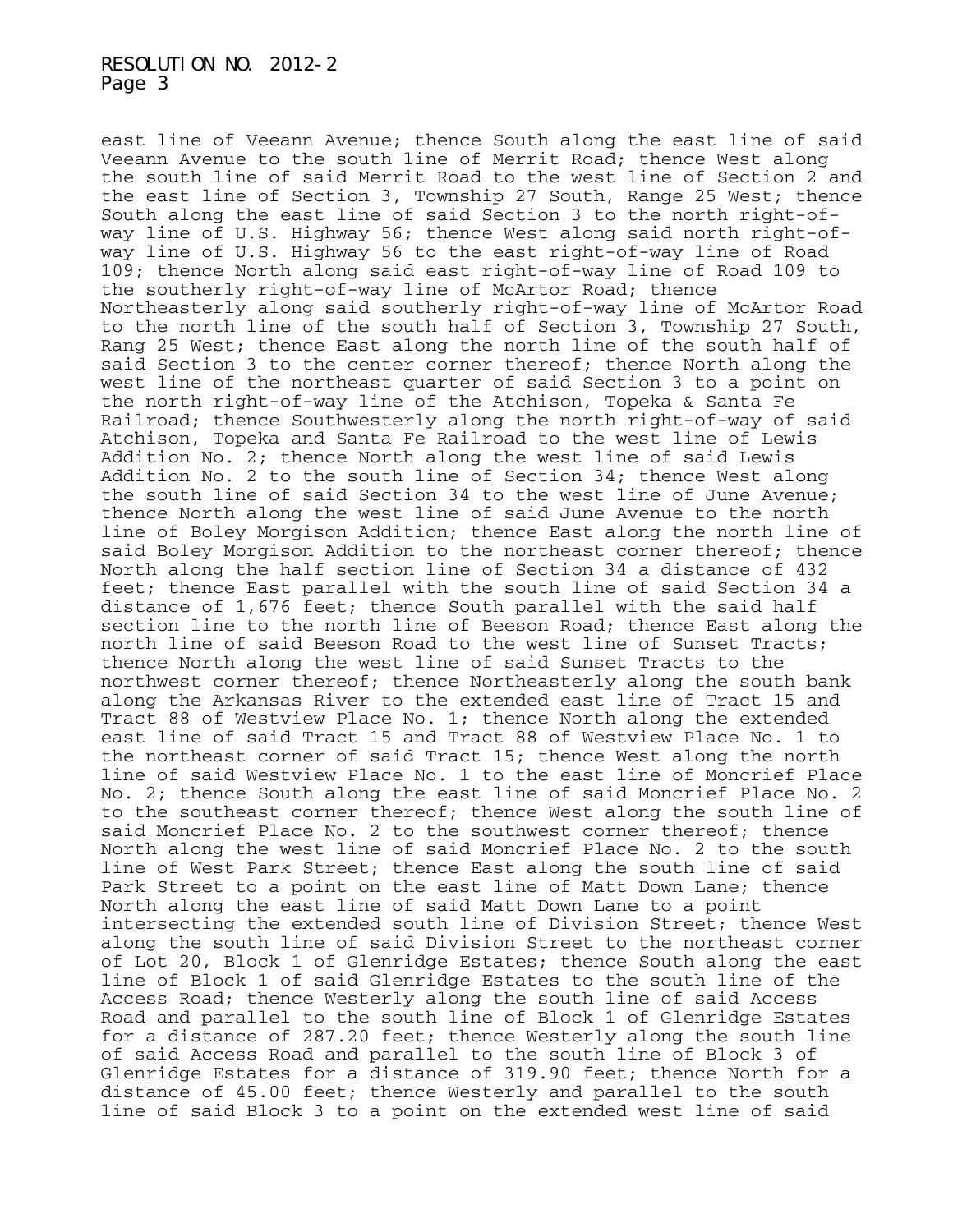Block 3; thence North along the west line of said Block 3 and Block 7 of Glenridge Estates to the northwest corner of Lot 36, Block 7 of said Glenridge Estates; thence East along the north line of said Block 7 to the northeast corner of Lot 29 of said Block 7; thence South along the east line of said Block 7 to the northeast corner of Lot 22 of said Block 7; thence East along the north line of said Block 7 to the east line of Matt Down Lane; thence North along the east line of said Matt Down Lane to a point on the south line of U.S. Highway 50; thence Northeasterly along the south line of said U.S. Highway 50 to a point intersecting the east-west half section line of Section 22; thence East along the half section line of said Section 22 for a distance of 110.0 feet to the northeast corner of Lot 3, Block 1, J.S. & L. Subdivision; thence North 73 degrees 7 minutes 19 seconds east for a distance of 204.45 feet; thence South 89 degrees 53 minutes 58 seconds east for a distance of 196.02 feet to the northeast corner of Lot 1, Block 1, of said J.S. & L. Subdivision; thence South 5 degrees 47 minutes 43 seconds west for a distance of 60 feet to a point on the east-west half section line of said Section 22; thence East along the half section line of said Section 22 to the center thereof; thence North along the north-south half section line of Section 22 to the South Quarter corner of Section 15; thence West along the south section line of said Section 15 to the Southwest corner thereof; thence North along the west section line of said Section 15 to the West Quarter corner thereof; thence East along the east-west half section line of said Section 15 to a point 160 feet east of the Southwest corner of the Northeast Quarter of said Section 15; thence North 30 feet to the extended north line of Ross Blvd.; thence East along the north line of said Ross Blvd. to the west line of the Northeast Quarter of said Section 15; thence continuing East along said north line of Ross Blvd. for a distance of 627.40 feet; thence North 40 feet; thence East 40 feet parallel to the north line of said Ross Blvd.; thence South 40 feet to the north line of said Ross Blvd. thence East along the north line of said Ross Blvd. to the west line of the Southeast Quarter of the Northeast Quarter of said Section 15; thence North along the west line of said Southeast Quarter of the Northeast Quarter of Section 15 to the northwest corner thereof; thence East along the north line of said Southeast Quarter of the Northeast Quarter of Section 15 said line being the south line of Lot1, Block1, Church Subdivision on an assumed bearing of South 89 degrees 52 minutes 40 seconds east to a point 374.24 feet west of the southeast corner of said lot1; thence North 00 degrees 07 minutes 20 seconds east for a distance of 415.64 feet; thence South 47 degrees 41 minutes 14 seconds east for a distance of 326.15 feet; thence South 89 degrees 42 minutes 28 seconds for a distance of 130.05 feet to a point on the east line of said lot 1, said point being 196.23 feet north of the southeast corner thereof; thence continuing East 55 feet to the east line of said section 15; thence North along the east section line of said Section 15 to the southwest corner of the west half of section 11, Township 26 South, Range 25 West; thence continuing North along the west line of the west half of said Section 11 to the northwest corner thereof; thence East along the north line of the west half of said Section 11 to the northeast corner thereof; South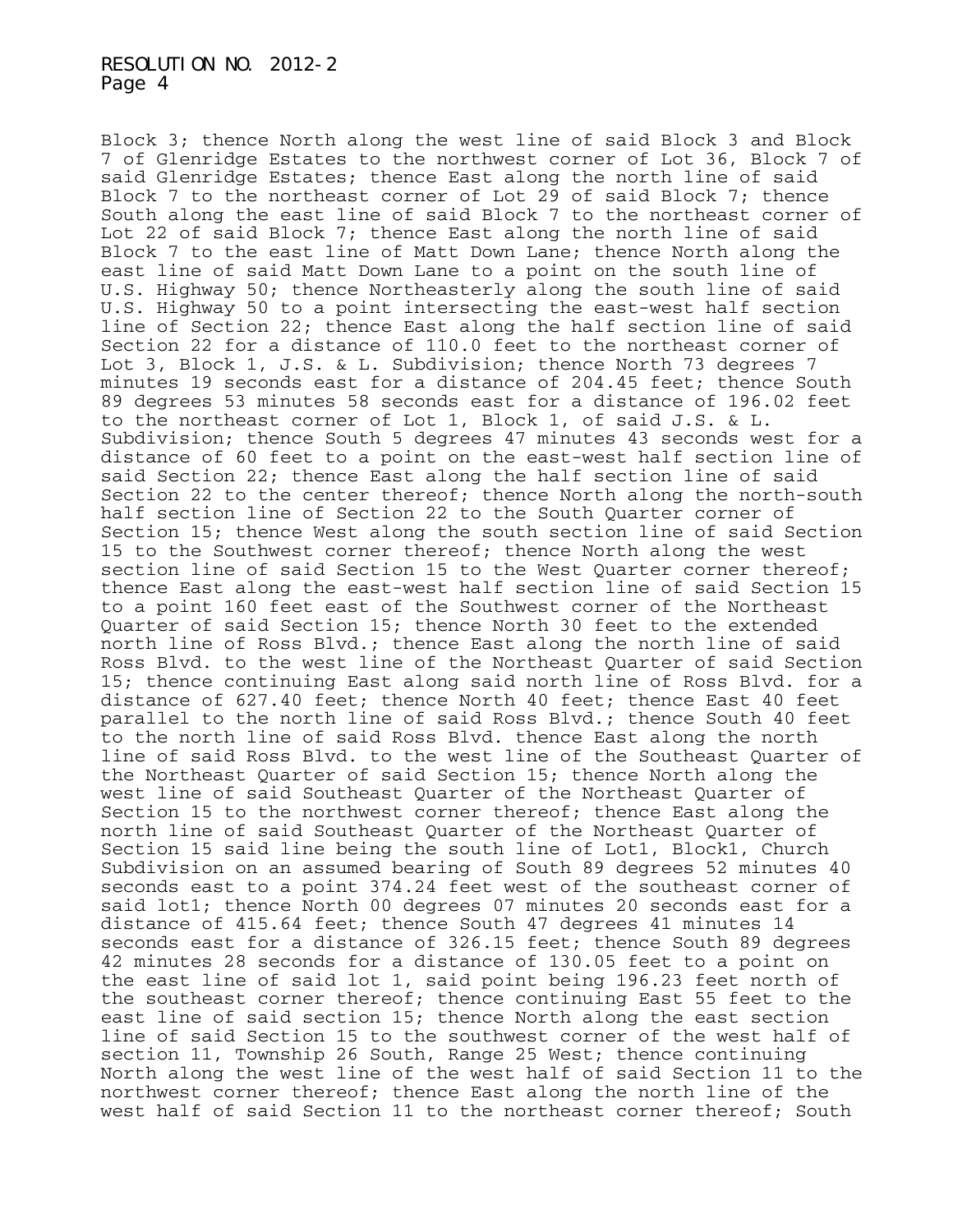along the east line of the west half of said Section 11 to the southeast corner thereof said corner being the north quarter corner of Section 14, Township 26 South, Range 25 West; thence East along the north line of said Section 14 to the northeast corner thereof; thence South along the east line of said Section 14 to the extended north line of Canterbury Road; thence East along the north line of said Canterbury Road to the west line of Joel Avenue; thence North along the west line of said Joel Avenue to the north line of William Street; thence East along the north line of said William Street to a point on the extended east line of the alley in Block 5, Kliesen Subdivision; thence South along the east line of said alley to a point on the south line of Anna Avenue; thence West along the south line of said Anna Avenue to the northeast corner of Lot 3, Block 6, Kliesen Subdivision; thence South along the east line of said Lot 3 to a point on the south line of the alley in Block 6, Kliesen Subdivision; thence West along the south line of said alley to the northeast corner of Lot 2, Block 7, Kliesen Hills Subdivision; thence South along the east line of said Lot 2 to the southeast corner thereof; thence East along the north line of Ross Boulevard to a point on the extended east line of Lot 11, Block 6, Kliesen Hills Subdivision; thence South along the said east line of Lot 11 to the southeast corner thereof; thence South along the extended east line of Lots 1 through 8, Block 6, Kliesen Hills Subdivision to a point on the south line of Saint Joseph Street; thence West along the said south line of Saint Joseph Street extended to the west line of Section 13, Township 26 South, Range 25 West, being the center of Avenue "A"; thence South along the said west line of Section 13 to a point 643.5 feet north of the extended north line of Lot 10, Block 14, Kliesen Subdivision; thence East parallel with the north line of said Lot 10 for a distance of 511.5 feet; thence South parallel with the west line of said Lot 10 for a distance of 643.5 feet to a point on the north line of said Lot 10; thence East along the north line of said Lot 10 to the northeast corner thereof; thence South along the east line of said Lot 10 extended to the south line of U.S. Highway 50; thence East along the south line of U.S. Highway 50 to the east line of Section 24; thence South along the east line of said Section 24 to the point of beginning, except Lot 2, Block 1, Whispering Hills, a subdivision of part of the northwest quarter of Section 14, Township 26 South, Range 25 West.

(B) Excel Main Plant No. 1 described as follows:

From the southwest corner, Section 33, Township 26 South, Range 24 West of the 6th P.M. and the northwest corner, Section 4, Township 27 South, Range 24 West of the 6th P.M.; thence Easterly 1,190 feet to a point "A" which is a point on a west building line. Point "A" will be the starting point of this building description; thence Southerly from point "A" along a west line 30 feet to point "B" of said building; thence Easterly along a south line, 270 feet to point "C" of said building; thence along an east line, Northerly 20 feet to a point "D" of said building; thence along a south line Easterly 400 feet to point "E" of said building; thence along an east line Northerly 50 feet to point "F" of said building; thence Westerly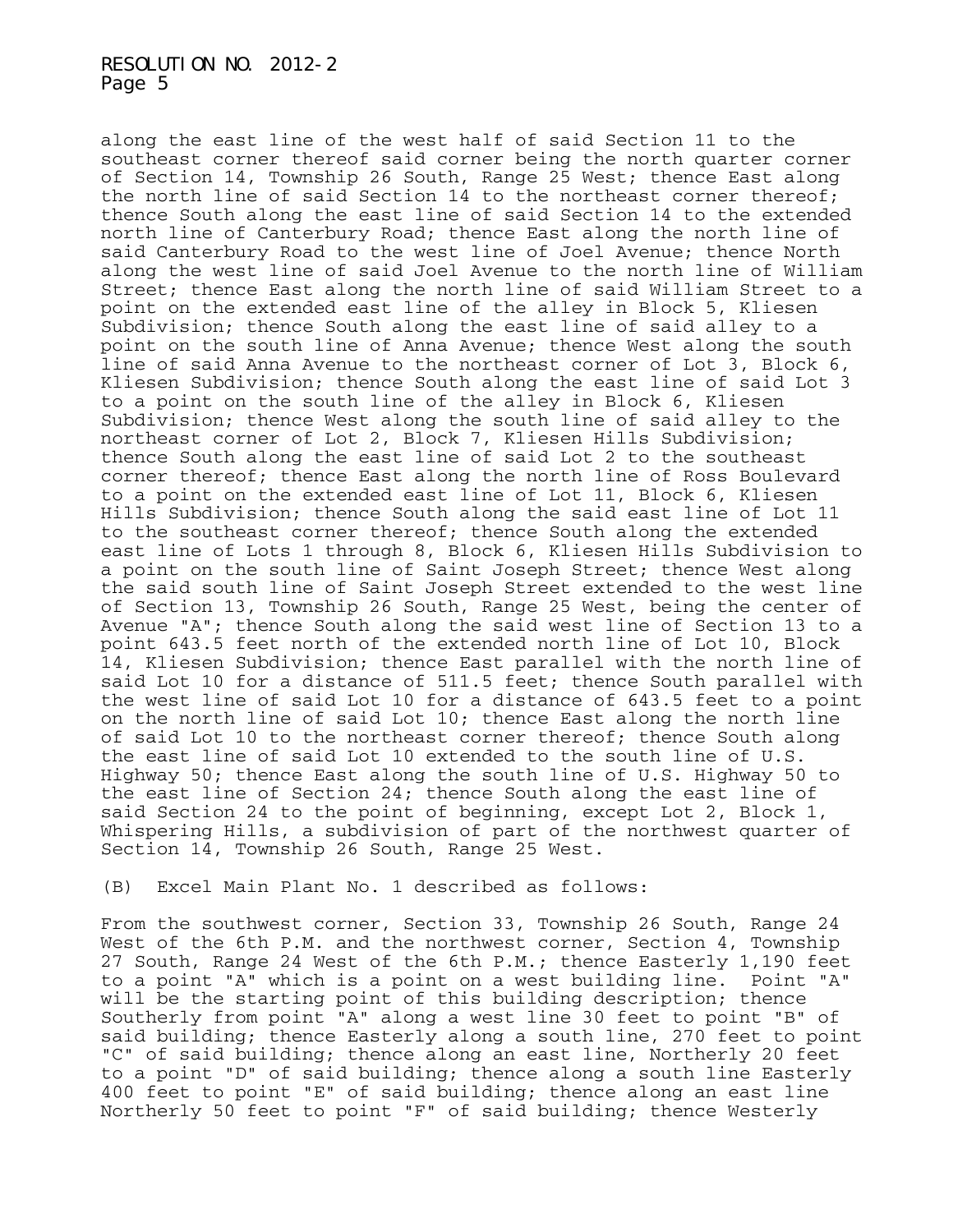along a north line 275 feet to point "G" of said building; thence Northerly along an east line 15 feet to point "H" of said building; thence Westerly along a north line 48 feet to point "I" of said building; thence Northerly along an east line 35 feet to point "J" of said building; thence Easterly along a south line 25 feet to point "K" of said building; thence Northerly along an east line 35 feet to point "L" of said building; thence Westerly along a north line 23 feet to a point "M" of said building; thence Northerly along an east line 20 feet to point "N" of said building; thence Easterly along a south line 80 feet to point "O" of said building; thence Northerly along an east line 20 feet to point "P" of said building; thence Westerly along a north line 90 feet to point "Q" of said building; thence Northerly along an east line 60 feet to point "R" of said building; thence Westerly along a north line 95 feet to point "S" of said building; thence Northerly along an east line 30 feet to point "T" of said building; thence Westerly along a north line 40 feet to point "U" of said building; thence Northerly along an east line 33 feet to point "V" of said building; thence Westerly along a north line 390 feet to point "W" of said building; thence Southerly along a west line 170 feet to point "X" of said building; thence Easterly along a south line 170 feet to point "Y" of said building; thence Southerly along a west line 113 feet to point "A" of said building.

Excel Secondary Plant No. 2 described as follows:

From point "B" of Excel Main Plant Easterly along a south building line 90 feet to point "A1" of said building; thence Southerly and on a perpendicular line between Main Plant No. 1 and Secondary Plant No. 2, 30 feet to point "B1" of Secondary Plant No. 2. Point "B1" of said exhibit will be the starting point of this building description; thence from point "B1" Southerly along a west line 35 feet to point "C1" of said building; thence Easterly along a south line 60 feet to point "D1" of said building; thence Southerly along a west line 90 feet to point "E1" of said building; thence Easterly along a south line 265 feet to point "F1" of said building; thence Northerly along an east line 20 feet to point "G1" of said building; thence Easterly along a south line 60 feet to point "H1" of said building; thence Northerly along an east line 55 feet to point "I1" of said building; thence Westerly along a north line 60 feet to point "J1" of said building; thence Northerly along an east line 50 feet to point "K1" of said building; thence from point "K1" Westerly along a north line 325 feet to point "B1 of said building.

(C) Part of the east half of Section 21, Township 26 South, Range 24 West and part of the west half of Section 22, Township 26 South, Range 24 West, Ford County, Kansas, referred to as Chaffin Industrial Park, more fully described as follows: Commencing at the southwest corner of the southeast quarter of Section 21, Township 26 South, Range 24 West, Ford County, Kansas; thence North 0 degrees 50 minutes East along the west boundary line of the southeast quarter of said Section 21 for 102.85 feet to a point of beginning, said point being at the intersection of the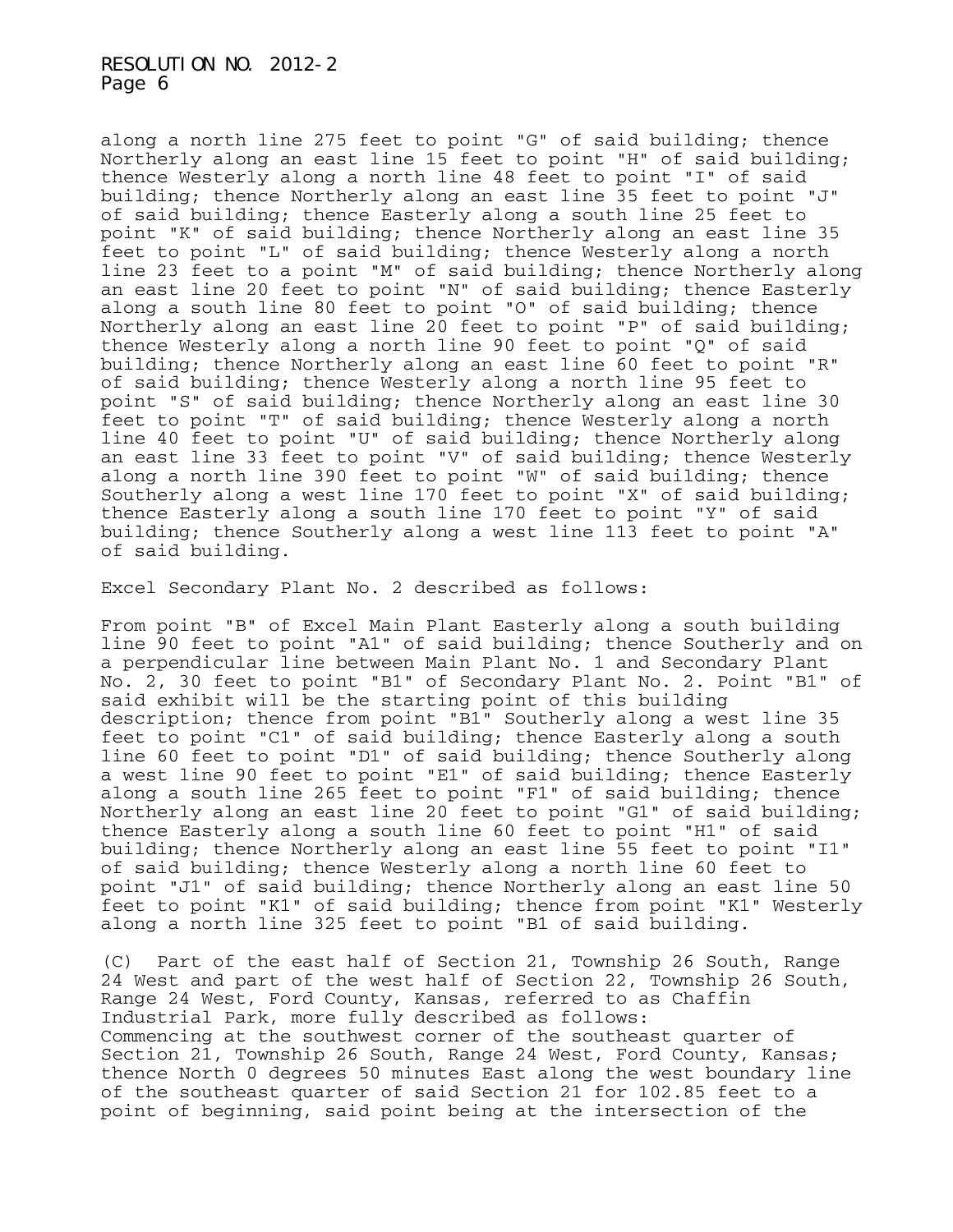north right-of-way of the Atchinson, Topeka and Santa Fe Railway with the east right-of-way line of U.S. Hwy 56-283; thence continuing North 0 degrees 50 minutes East along the west boundary line of the southeast quarter of said Section 21 for 110.88 feet; thence North 31 degrees 57 minutes East along the east right-of-way line of said U.S. Hwy 50 for 4,378.95 feet; thence North 33 degrees 10 minutes East along the east right-of-way line of said U.S. Hwy 56-283 for 295 feet; thence Northeasterly along a curve to the right having a radius of 2,292.01 feet along the south right-of-way line of said U.S. Hwy 50 for 1,722.53 feet; thence South 0 degrees 38 minutes East for 3,594.2 feet to a point on the north right-of-way line to the Atchinson, Topeka and Santa Fe Railway; thence South 77 degrees 11 minutes West along the north right-of-way line of said Atchinson, Topeka and Santa Fe Railway for 2,510.63 feet; thence North 12 degrees 49 minutes West for 25 feet; thence South 77 degrees 11 minutes West for 15.6 feet; thence along a curve to the left having a radius of 2,694.93 feet along the north right-of-way line of said Atchinson, Topeka and Santa Fe Railway for 1,722.6 feet to the point of beginning, containing 194.28 acres.

AND

Commencing at the southwest corner of the southeast quarter of Section 21, Township 26 South, Range 24 West, Ford County, Kansas; thence East 90 degrees along the south boundary line of the southeast quarter of said Section 21 for 174.87 feet to a point of beginning, said point being on the south right-of-way line of the Atchinson, Topeka and Santa Fe Railway; thence continuing East 90 degrees along the south boundary line of the southeast quarter of said Section 21 for 1,170.62 feet to a point on right-of-way; thence Northeasterly on a curve to the right having a radius of 8,594.42 feet along the center line of the abandoned Atchinson, Topeka and Santa Fe Railway right-of-way for 1,542.0 feet to a point on the east boundary line of the southeast quarter of said Section 21, said point being 883.0 feet North of the southeast corner of the southeast quarter of said Section 21; thence North 0 degrees 26 minutes East along the east boundary line of the southeast quarter of said Section 21 for 230.15 feet to a point on the south right-of-way line of said Atchinson, Topeka and Santa Fe Railway; thence South 77 degrees 11 minutes West along the south right-of-way line of said Atchinson, Topeka and Santa Fe Railway for 1,130.42 feet; thence South 12 degrees 49 minutes East for 25 feet; thence South 77 degrees 11 minutes West for 15.6 feet; thence along a curve to the left having a radius of 2,764.93 feet along the south right-of-way line of said Atchinson, Topeka and Santa Fe Railway for 1,164.4 feet to the point of beginning, containing 25.63 acres. Lot 7, Section 28, Township 26 South, Range 24 West, Ford County, Kansas, except railroad right-of-way, more fully described as follows:

Commencing at the northwest corner of Lot 7, Section 28, Township 26 South, Range 24 West, Ford County, Kansas; thence East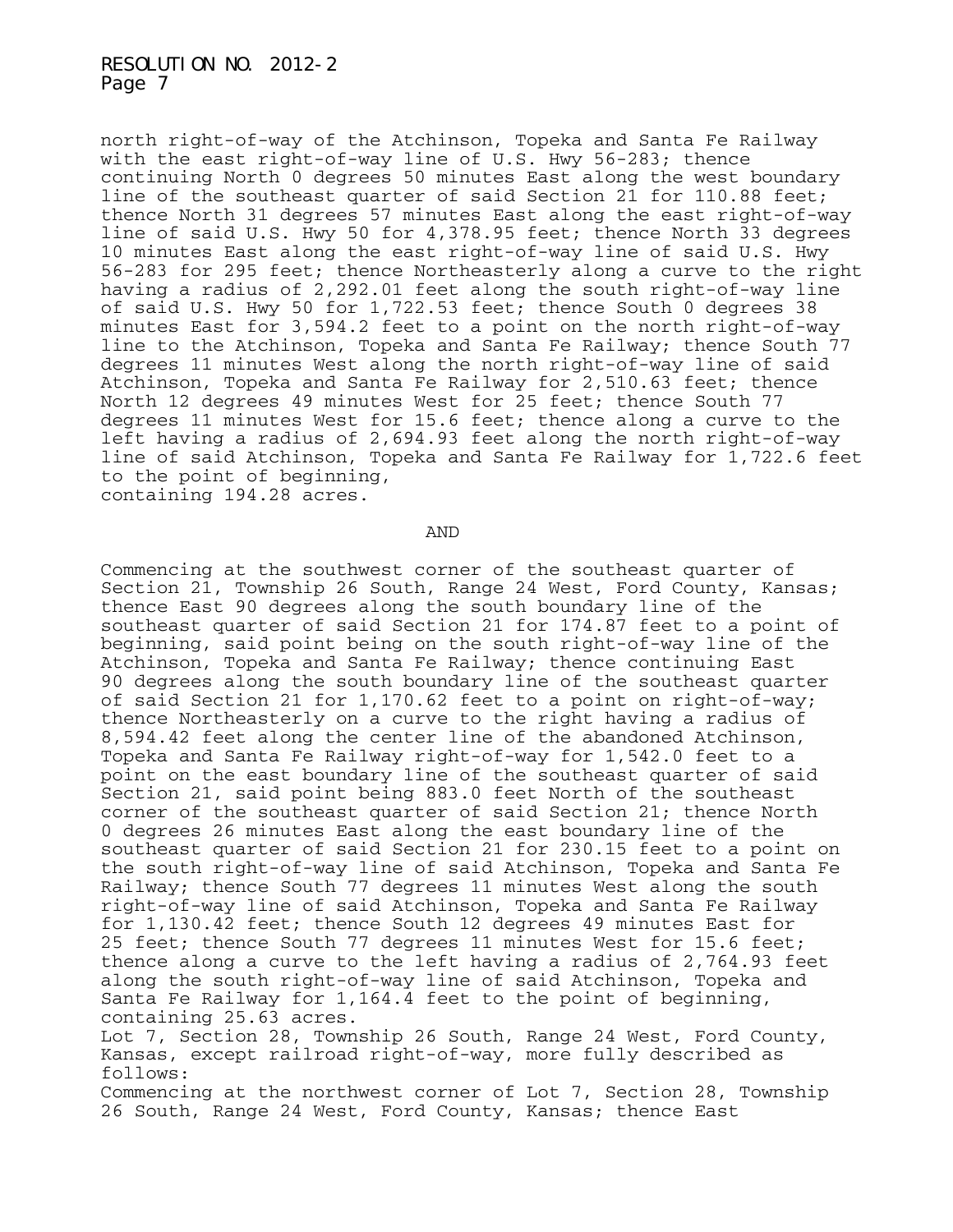90 degrees along the north boundary line of said Lot 7 for 134.33 feet to a point of beginning, said point being on the present south right-of-way line of the Atchinson, Topeka and Santa Fe Railway; thence continuing East 90 degrees along the north boundary line of said Lot 7 for 1,170.62 feet to a point on the centerline of an abandoned Atchinson, Topeka and Santa Fe Railway right-of-way; thence Southwesterly on a curve to the left having a radius of 8,594.42 feet along the centerline of said abandoned Atchinson, Topeka and Santa Fe Railway right-of-way for 395.1 feet to a point on the south boundary line of said Lot 7; thence North 89 degrees 56 minutes West along the south boundary line of said Lot 7 for 1,043.7 feet to the southwest corner of said Lot 7; thence North 0 degrees 50 minutes East along the west boundary line of said Lot 7 for 59.7 feet to a point on the present south right-of-way of the Atchinson, Topeka and Santa Fe Railway; thence Northeasterly along a curve to the right, having a radius of 2,964.93 feet for 263.5 feet to the point of beginning, containing 6.63 acres, more or less.

(D) A tract of land located in the southwest quarter of Section 33, Township 26 South, Range 24 West of the 6th P.M., Ford County, Kansas, referred to as Millard Warehouse, more fully described as follows:

Beginning at the southwest corner of the southwest quarter of Section 33, Township 26 South, Range 24 West of the 6th P.M., Ford County, Kansas; thence North 0 degrees 15 minutes 38 seconds West along the west line of the southwest quarter of said Section 33 for 600 feet; thence North 89 degrees 44 minutes 22 seconds East at right angles to the west line of the southwest quarter of said Section 33 for 350 feet; thence South 0 degrees 15 minutes 38 seconds East parallel with the west line of the southwest quarter of said Section 33 for 605.84 feet; thence North 89 degrees 18 minutes 15 seconds West for 350.05 feet to the point of beginning; containing 211,022 square feet or 4.84 acres, more or less.

(E) A tract of land being part of Sections 20, 21, 28 and 29, Township 26 South, Range 24 West of the 6th P.M., Ford County, Kansas, referred to as the Dodge City Municipal Airport, more fully described as follows:

Commencing at the northeast corner of Section 29; thence South 0 degrees 12 minutes 04 seconds West along the east line of Section 29 for 894.76 feet to the point of beginning; thence continuing South 0 degrees 12 minutes 04 seconds West along said east line of Section 29 for 1,060.53 feet; thence South 26 degrees 10 minutes 18 seconds East, parallel with and 750 feet easterly of the centerline of Runway 14-32 to the northerly right-of-way line of US Highway 56-283; thence Westerly along said northerly right-of-way line of US Highway 56-283 to a point on the west line of the east half of Section 29; thence North 0 degrees 00 minutes 41 seconds West along said west line of the east half of Section 29 to the North Quarter Corner of Section 29; thence North 0 degrees 14 minutes 05 seconds West along the west line of the Southeast quarter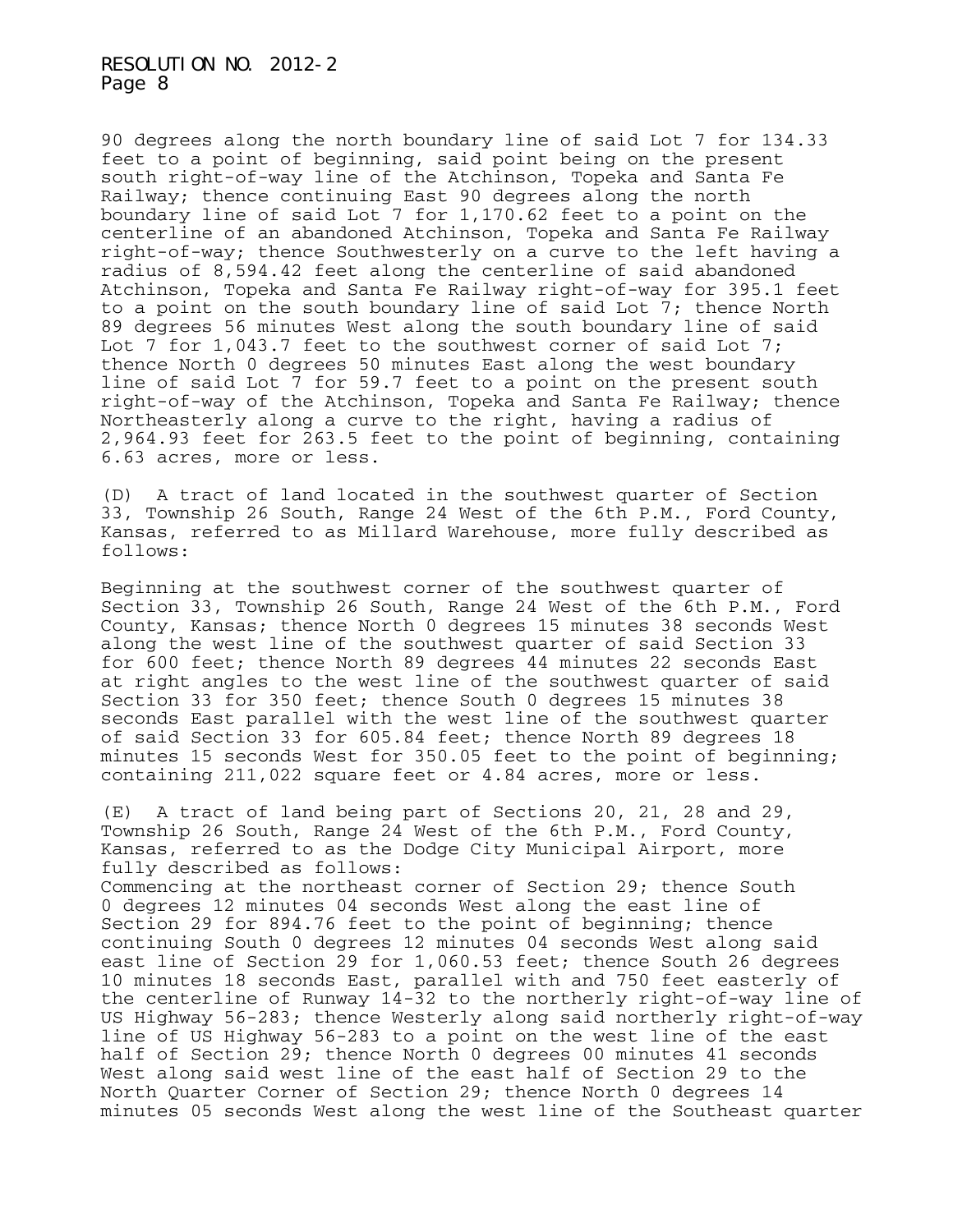of Section 20 for 28 feet; thence North 29 degrees 10 minutes 18 seconds West parallel with and 750 feet westerly of the centerline of Runway 14-32 for 2,928.26 feet to a point on the north line of the southwest Quarter of Section 20; thence South 89 degrees 15 minutes 43 seconds East along said north line of the southwest quarter of Section 20 for 279.5 feet; thence North 26 degrees 10 minutes 18 seconds West for 1,228.08 feet; thence North 63 degrees 49 minutes 42 seconds East for 300 feet; thence North 26 degrees 10 minutes 18 seconds West for 500 feet; thence North 63 degrees 49 minutes 42 seconds East for 150 feet; thence North 26 degrees 10 minutes 18 seconds West for 961.60 feet to the south right-of-way line of US Highway 50; thence South 89 degrees 16 minutes 23 seconds East along said south right-of-way line of US Highway 50 for 112.13 feet; thence South 26 degrees 10 minutes 18 seconds East for 910.87 feet; thence North 63 degrees 49 minutes 42 seconds East for 150 feet; thence South 26 degrees 10 minutes 18 seconds East for 500 feet; thence North 63 degrees 49 minutes 42 seconds East for 300 feet; thence South 26 degrees 10 minutes 18 seconds East for 900 feet; thence North 63 degrees 49 minutes 42 seconds East for 100 feet; thence South 26 degrees 10 minutes 18 seconds East, parallel with and 600 feet easterly of the centerline of Runway 14-32 for 2,361.81 feet; thence South 89 degrees 03 minutes 34 seconds East for 1,785.95 feet to a point on the east line of Section 20; thence South 89 degrees 06 minutes 17 seconds East parallel to the south line of Section 21 for 700 feet; thence South 57 degrees 39 minutes 37 seconds East for 464.77 feet; thence South 32 degrees 20 minutes 23 seconds West for 719.66 feet; thence South 0 degrees 30 minutes 56 seconds East parallel to the west line of Section 21 for 462.45 feet to a point on the south line of said Section 21; thence South 0 degrees 12 minutes 04 seconds West parallel to the west line of Section 28 for 254.76 feet; thence South 89 degrees 06 minutes 17 seconds East parallel to the north line of said Section 28 for 457 feet; thence South parallel to said west line of Section 28 for 640 feet; thence west parallel to said north line of Section 28 for 1,157 feet to the point of beginning.

(F) A tract of land being part of Sections 21 and 28, Township 26 South, Range 25 West of the 6th P.M. Ford County, Kansas, referred to as Casino and Event Center, more fully described as follows:

Commencing at the northeast corner of the Southeast Quarter of said Section 21; thence on an assumed bearing of North 89 degrees 39 minutes 54 seconds West along the north line of the Southeast Quarter of said Section 21 for a distance of 222.21 feet to the Northwesterly right of way line of U.S. Highway 50; thence South 34 degrees 50 minutes 32 seconds West along said right of way for a distance of 402.92 feet to the Point of Beginning; thence South 26 degrees 58 minutes 43 seconds East along said right of way line for a distance of 158.82 feet; thence South 34 degrees 50 minutes 32 seconds West along said right of way line for a distance of 6,241 feet more or less, to the Northeast corner of a tract recorded in the Ford County Register of Deeds, Book 176, page 274; thence West along the North line of two tracts described in the Ford County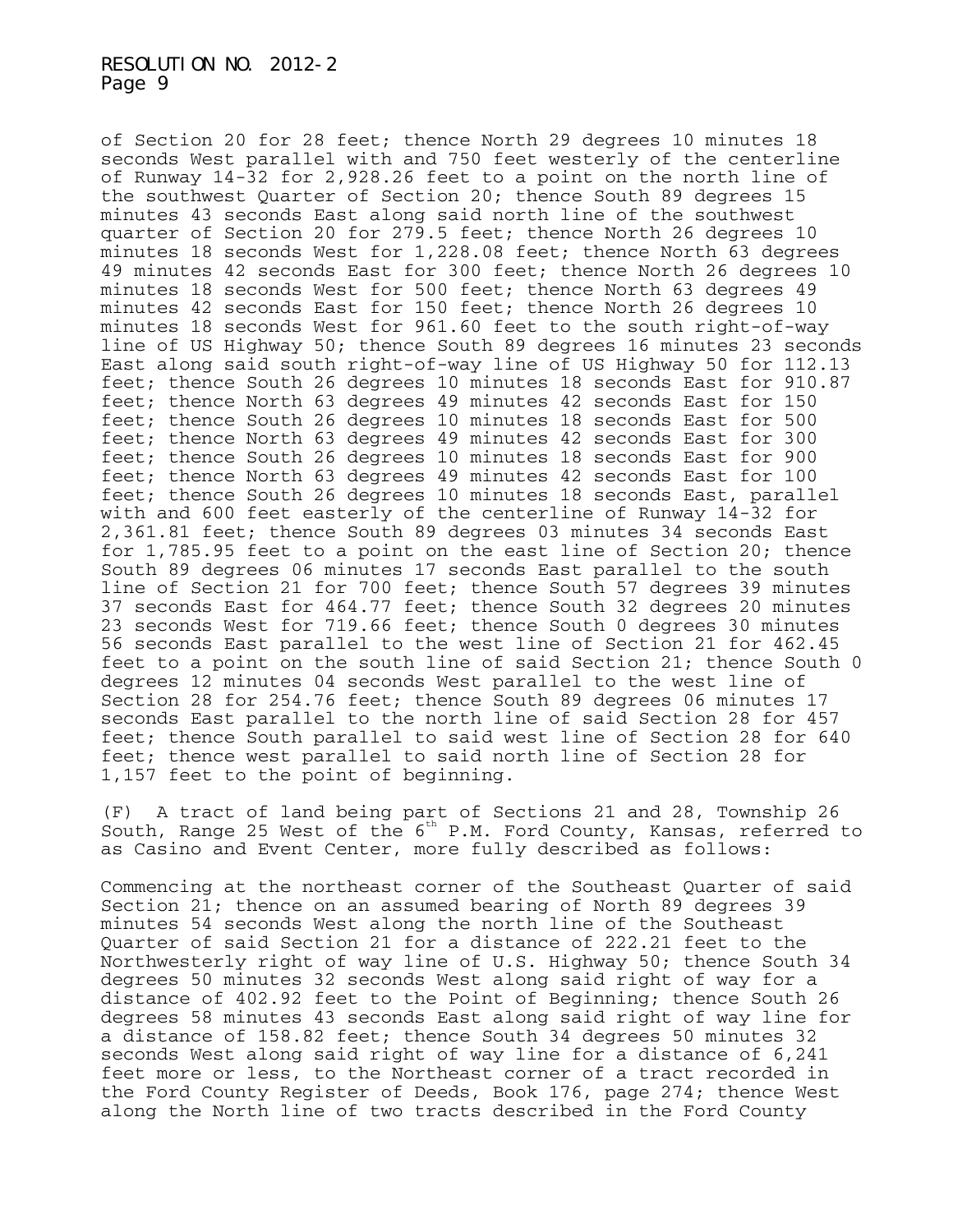Register of Deeds Book 176, page 274 and Book 188, page 563, a distance of 807.95 to a point on the East line of a tract described in Ford County Register of Deeds, Book 151, page 233; thence North along the east line of and the projection thereof of said tract a distance of 749.23 feet; thence West a distance of 539.03 to the West line of said section 28, said point being 440 feet north of the West Quarter corner of said section 28; thence North along the west line of said Section 28 a distance of 1,784.58 feet; thence East parallel to the north line of said Section 28 a distance of 417.59 feet; thence North parallel to the west line of said Section 28 a distance of 417.42 to the north line thereof; thence West along the north line of said Section 28 to the northwest corner thereof; thence North along the west line of Section 21 to the West Quarter corner of said Section 21; thence South 89 degrees 39 minutes 54 seconds East along the east-west half section line of said Section 21 to a point 1,332.5 feet west of the East Quarter corner of said Section 21; thence South 0 degrees 20 minutes 06 seconds West a distance of 80 feet; thence South 55 degrees 09 minutes 28 seconds East a distance of 869.61; thence North 34 degrees 50 minutes 32 seconds East a distance of 292.00 feet to the point of beginning.

Said tract of land is considered contiguous with the City of Dodge City via right of way U.S. Highway 50 and Matt Down Road.

Adopted by the Governing Body of the City of Dodge City

this  $17th$  day of January , 2012.

Rick Sowers, Mayor

ATTEST:

J. Nannette Pogue, City Clerk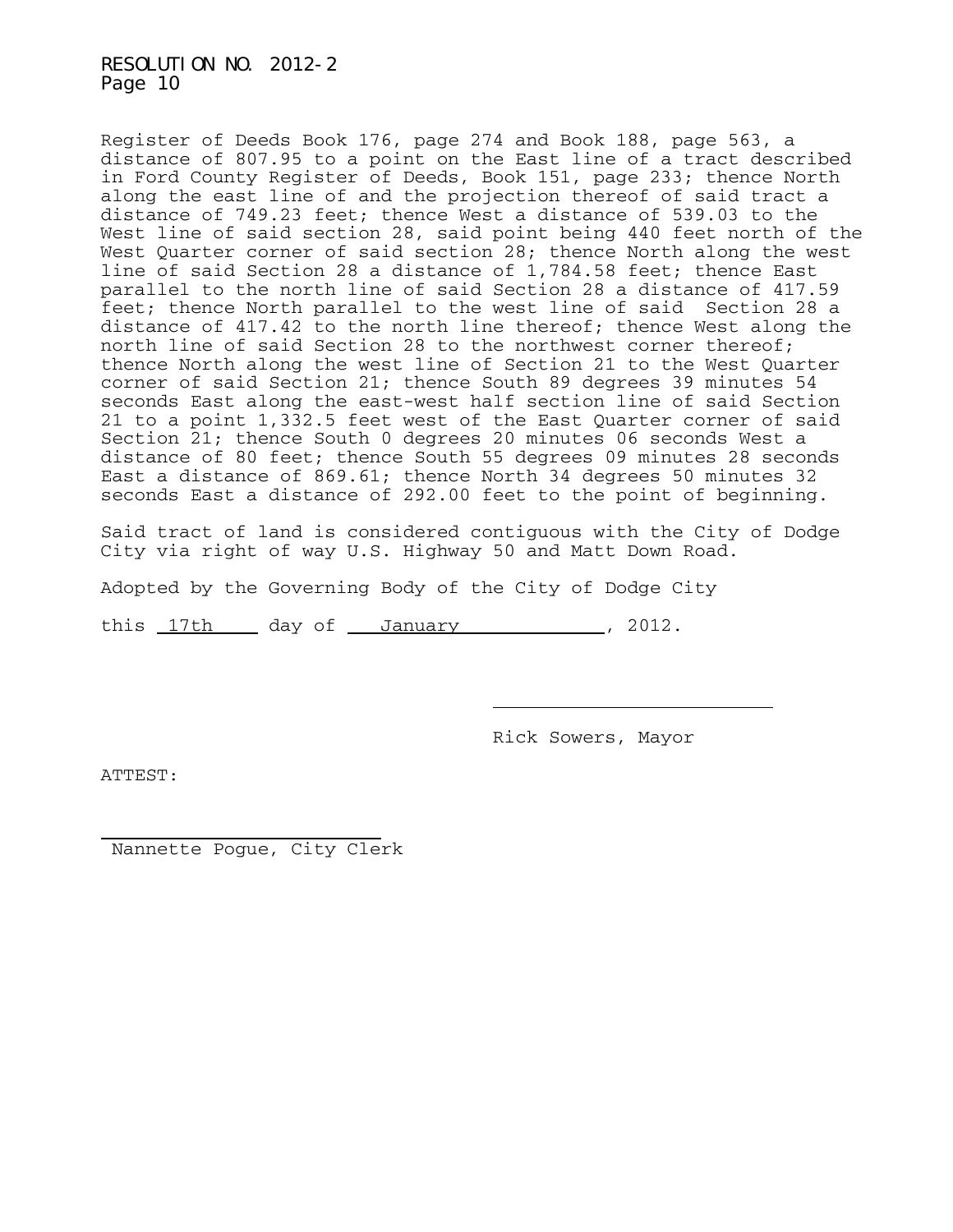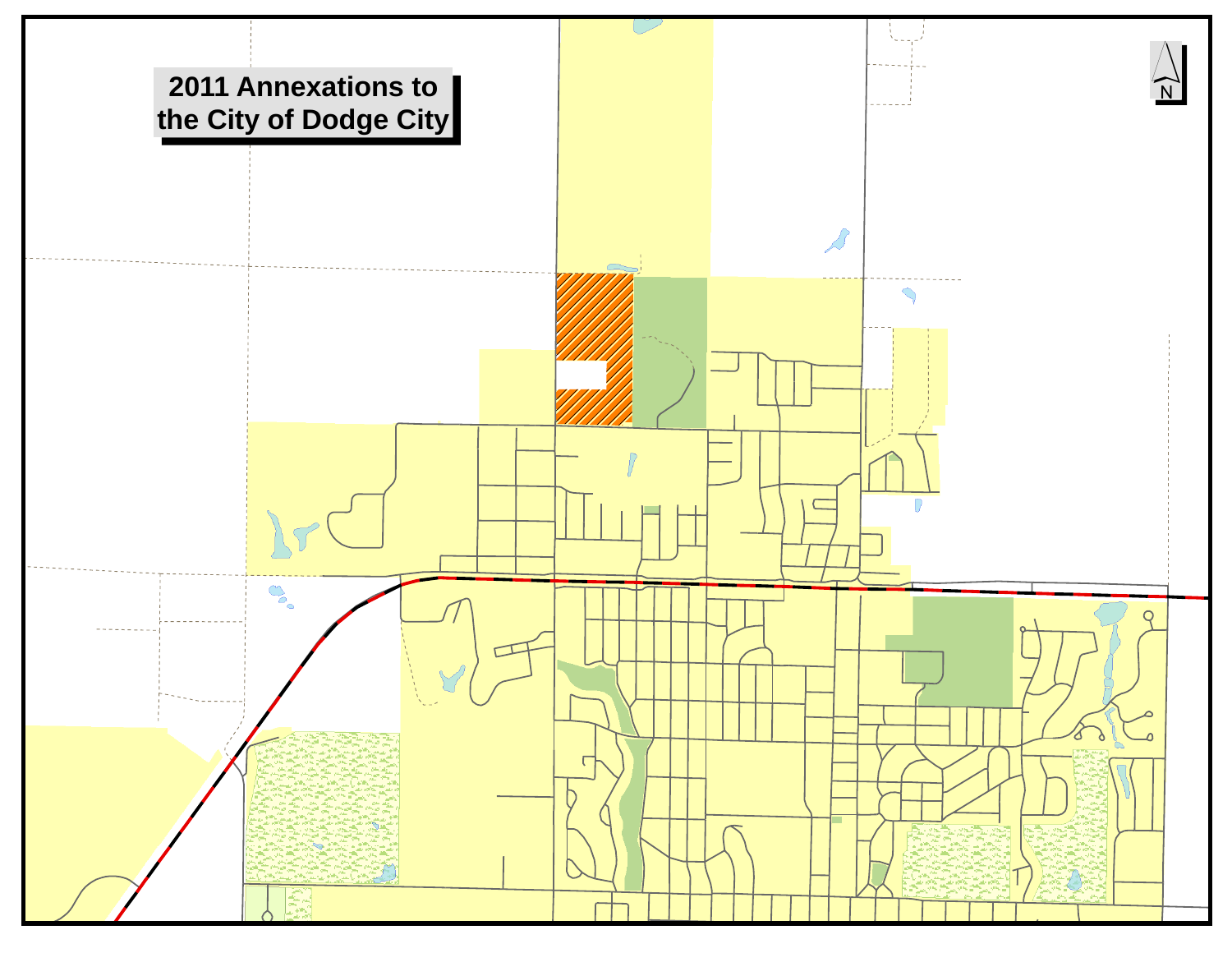# **City of Dodge City**

806 N. Second Ave. 67801 City of Dodge City

Phone: 620‐225‐81 00 FAX: 620-225-8144 www.dodgecity.org

# *Memorandum*

*To: Ken Strobel, City Manager Cherise Tieben, Assistant City Manager From: Nannette Pogue Date January 10, 2012 Subject: Resolution No. 201203*

*Agenda Item Ordinances and Resolutions* 

**Recommendation:** I recommend the City Commission adopt Resolution No. 2012-03

**\_\_\_\_\_\_\_\_\_\_\_\_\_\_\_\_\_\_\_\_\_\_\_\_\_\_\_\_\_\_\_\_\_\_\_\_\_\_\_\_\_\_\_** 

**Background:** The City of Dodge City previously issued Industrial Revenue Bonds to Kimbroy's property for a motel (Best Western). Because of the IRBs, the city is listed as owner of the property. The original resolution that was adopted when the bonds were issued allows for sale of unimproved land from the project if it in no way affects the project. Kimbroy's wants to sell a portion of the unimproved tract that is part of the project along with land directly south of the motel. In order to accomplish this transaction, Gilmore and Bell has prepared the documents which include the resolution, Exhibit A which is a special warranty deed, and Exhibit B which is a release of lease. The resolution authorizes the Mayor and City Clerk to execute these documents to complete the transaction. This will allow Kimbroy's to sell the land that is now part of the project included in the IRBs.

**Justification:** The transfer of property in no way affects the current Kimbroy IRB.

**Financial Considerations:** none

**Purpose/Mission:** We value progress, growth and new possibilities

**Legal Considerations:** None

**Attachments:** Resolution No. 2012-03 and exhibits.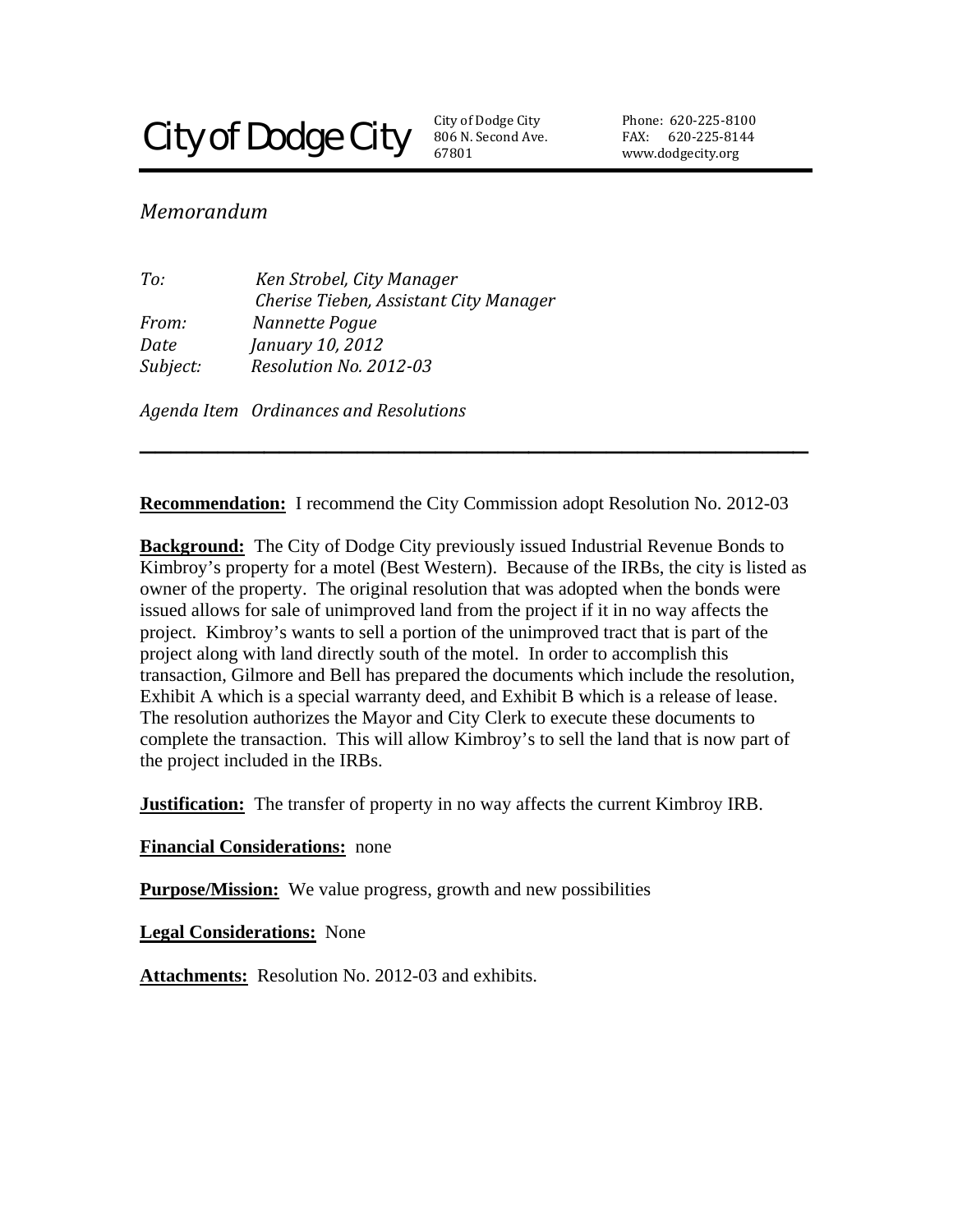#### **RESOLUTION NO. 2012-03**

#### **A RESOLUTION AUTHORIZING THE SALE AND CONVEYANCE OF CERTAIN LAND BY THE CITY OF DODGE CITY, KANSAS TO KIMBROY'S PROPERTIES L.L.C.**

 **WHEREAS,** pursuant to Ordinance No. 3443 and the Bond Agreement (the "Bond Agreement") dated as of October 24, 2007 between the City of Dodge City, Kansas (the "City"), Kimbroy's Properties L.L.C., as tenant (the "Tenant") and Legacy Bank (the "Bank"), the City has previously issued its Taxable Industrial Revenue Bonds, Series 2007 dated October 24, 2007 (the "Bonds") in the aggregate principal amount of \$2,970,000 to finance the cost of acquiring, constructing, furnishing and equipping a hotel facility (the "Project") and leased to Kimbroy's Properties L.L.C., a Kansas limited liability company, pursuant to a Lease dated as of October 24, 2007 between the City and the Tenant (the "Lease"); and

 **WHEREAS,** the Tenant desires to exercise its option to purchase an unimproved tract of land from the Project under *Section 17.6* of the Lease and is not in default under the Lease; and

**WHEREAS,** the Tenant has provided the City written notice of its intent to exercise its option to purchase the unimproved tract of land from the Project;

#### **NOW THEREFORE, BE IT RESOLVED BY THE GOVERNING BODY OF THE CITY OF DODGE CITY, KANSAS:**

 Section 1. The Mayor and City Clerk are authorized and directed to execute and deliver a special warranty deed substantially in the form set forth on *Exhibit A* transferring title to the unimproved tract of land from the Project to the Tenant. Such deed shall be delivered to the Bank for delivery to the Tenant upon deposit of sufficient funds to pay the purchase option price as specified. The Mayor and City Clerk are hereby further authorized and directed to execute a Release of Lease, substantially in the form attached hereto as *Exhibit B*, and deliver same to the Bank for delivery with the deed.

 Section 2. The Mayor and City Clerk are hereby further authorized and directed to sign such other instruments and certificates as shall be necessary and desirable in connection with this Resolution, and are hereby further authorized to take such further actions as may be necessary to accomplish the purposes of this Resolution.

 Section 3. The Bank is hereby directed to take all action necessary to accomplish the purpose of this Resolution.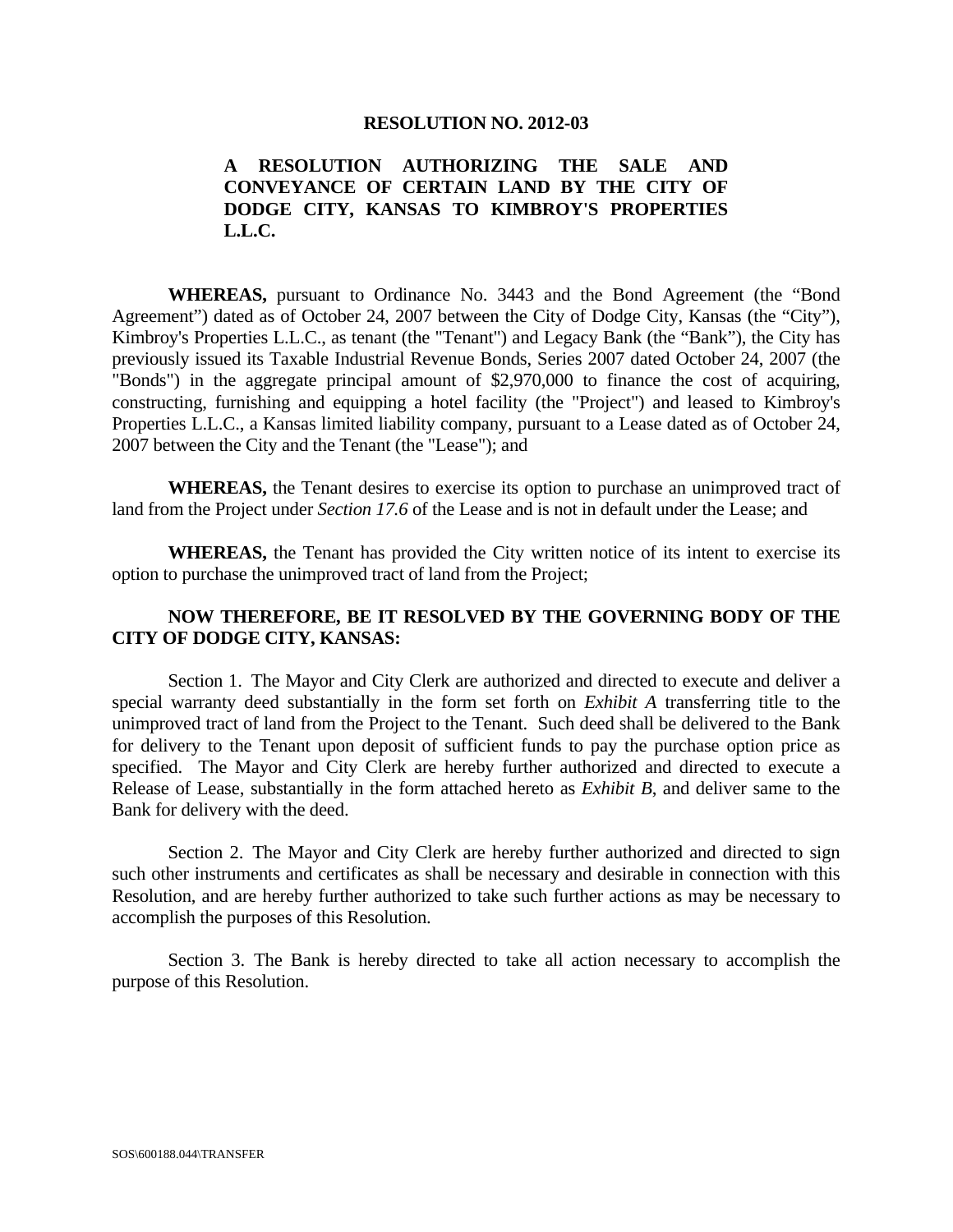**ADOPTED** by the governing body of the City of Dodge City, Kansas this 17<sup>th</sup> day of January, 2012.

# CITY OF DODGE CITY, KANSAS

 By: \_\_\_\_\_\_\_\_\_\_\_\_\_\_\_\_\_\_\_\_\_\_\_\_\_\_\_\_\_\_\_\_\_\_\_\_\_\_\_ Mayor

[SEAL]

Attest:

By: \_\_\_\_\_\_\_\_\_\_\_\_\_\_\_\_\_\_\_\_\_\_\_\_\_\_\_\_

City Clerk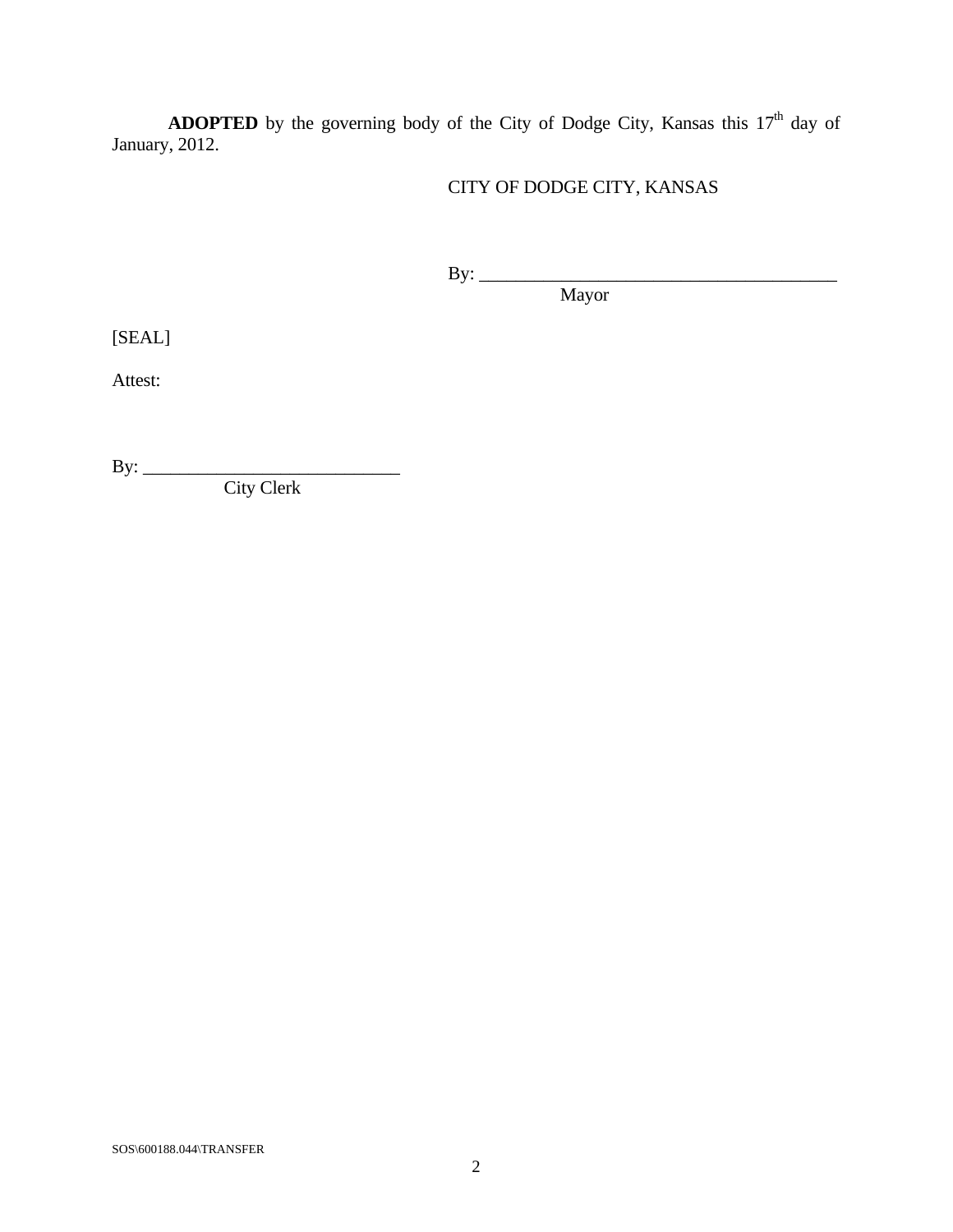#### *EXHIBIT A*

#### **THIS CONVEYANCE IS FOR THE PURPOSE OF RELEASING SECURITY FOR A DEBT OR OTHER OBLIGATION AND IS EXEMPT FROM THE REQUIREMENTS OF A SALES VALIDATION QUESTIONNAIRE PURSUANT TO K.S.A. 79-1437e(2).**

#### **SPECIAL WARRANTY DEED**

 **THIS SPECIAL WARRANTY DEED,** made January 17, 2012 between the City of Dodge City, Kansas, a municipal corporation, as Grantor, and Kimbroy's Properties L.L.C., as Grantee;

 **WITNESSETH,** that said Grantor, in furtherance of the terms of a certain Lease dated as of October 24, 2007 between Grantor and Kimbroy's Properties L.L.C., and as authorized by a Resolution duly adopted by the governing body of the City of Dodge City, Kansas, and by these presents does hereby convey to Grantee, its successors and assigns, all the following described real estate in Ford County, Kansas:

The South 20.00 feet of Lots 5 and 10, and all of that part of the vacated alley lying between the South 20.00 feet of Lots 5 and 10, all in Block 25, Enterprise Addition, Dodge City, Ford County, Kansas,

for the sum of \$100.00 and other valuable consideration;

 **TO HAVE AND TO HOLD,** the premises described, with all and singular the rights, privileges, appurtenances and immunities thereto belonging or in any way appertaining, to Grantee and to its successors and assigns forever; and Grantor hereby covenants that the premises are free and clear of all encumbrances whatsoever, except (a) those to which the title was subject on the date of conveyance to Grantor, or to which title became subject with Grantee's written consent, or which resulted from any failure of Grantee to perform any of its covenants or obligations under the Lease from Grantor referred to above, (b) taxes and assessments, general and special, if any, and (c) the rights, titles and interests of any party having condemned or attempting to condemn title to, or the use for a limited period of, all or any part of the premises conveyed; and that it will warrant and defend the title to the premises to Grantee and Grantee's successors and assigns forever against the lawful claims and demands of anyone claiming by, through or under it.

 **IN WITNESS WHEREOF,** Grantor has executed this deed and affixed its corporate seal on the day and year first above written.

[SEAL]

ATTEST: **CITY OF DODGE CITY, KANSAS,**

a municipal corporation

Nannette Pogue, City Clerk Rick Sowers, Mayor

\_\_\_\_\_\_\_\_\_\_\_\_\_\_\_\_\_\_\_\_\_\_\_\_\_\_\_\_\_\_ \_\_\_\_\_\_\_\_\_\_\_\_\_\_\_\_\_\_\_\_\_\_\_\_\_\_\_\_\_\_\_\_\_\_\_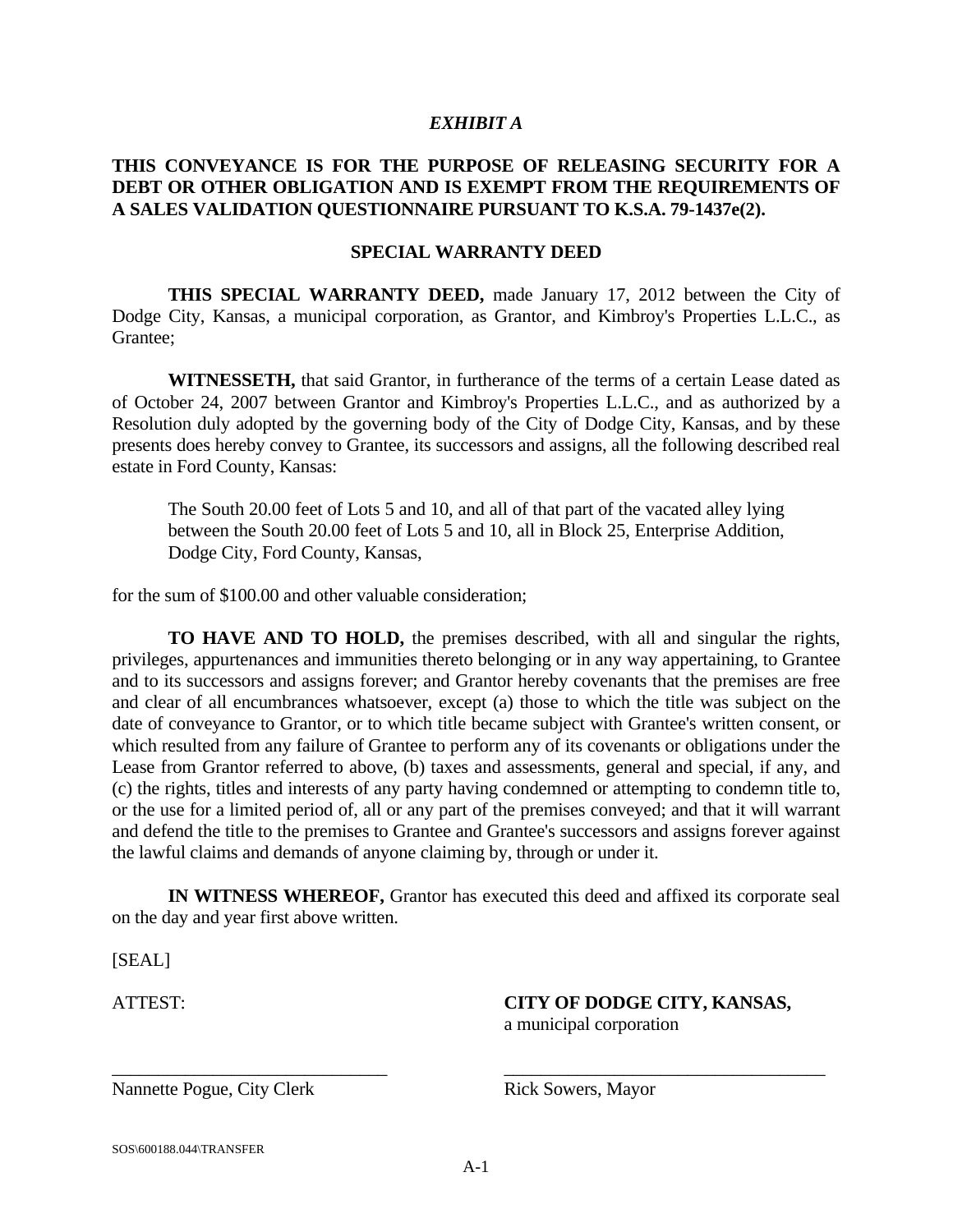| <b>STATE OF KANSAS</b> |         |
|------------------------|---------|
|                        | $)$ SS: |
| <b>COUNTY OF FORD</b>  |         |

The foregoing instrument was acknowledged before me this  $17<sup>th</sup>$  day of January, 2012 by Rick Sowers, Mayor, and Nannette Pogue, City Clerk, respectively, of the City of Dodge City, Kansas, a municipal corporation, on behalf of said corporation.

 $[SEARCH]$ 

Notary Public

My appointment expires:

 $\frac{1}{2}$  ,  $\frac{1}{2}$  ,  $\frac{1}{2}$  ,  $\frac{1}{2}$  ,  $\frac{1}{2}$  ,  $\frac{1}{2}$  ,  $\frac{1}{2}$  ,  $\frac{1}{2}$  ,  $\frac{1}{2}$  ,  $\frac{1}{2}$  ,  $\frac{1}{2}$  ,  $\frac{1}{2}$  ,  $\frac{1}{2}$  ,  $\frac{1}{2}$  ,  $\frac{1}{2}$  ,  $\frac{1}{2}$  ,  $\frac{1}{2}$  ,  $\frac{1}{2}$  ,  $\frac{1$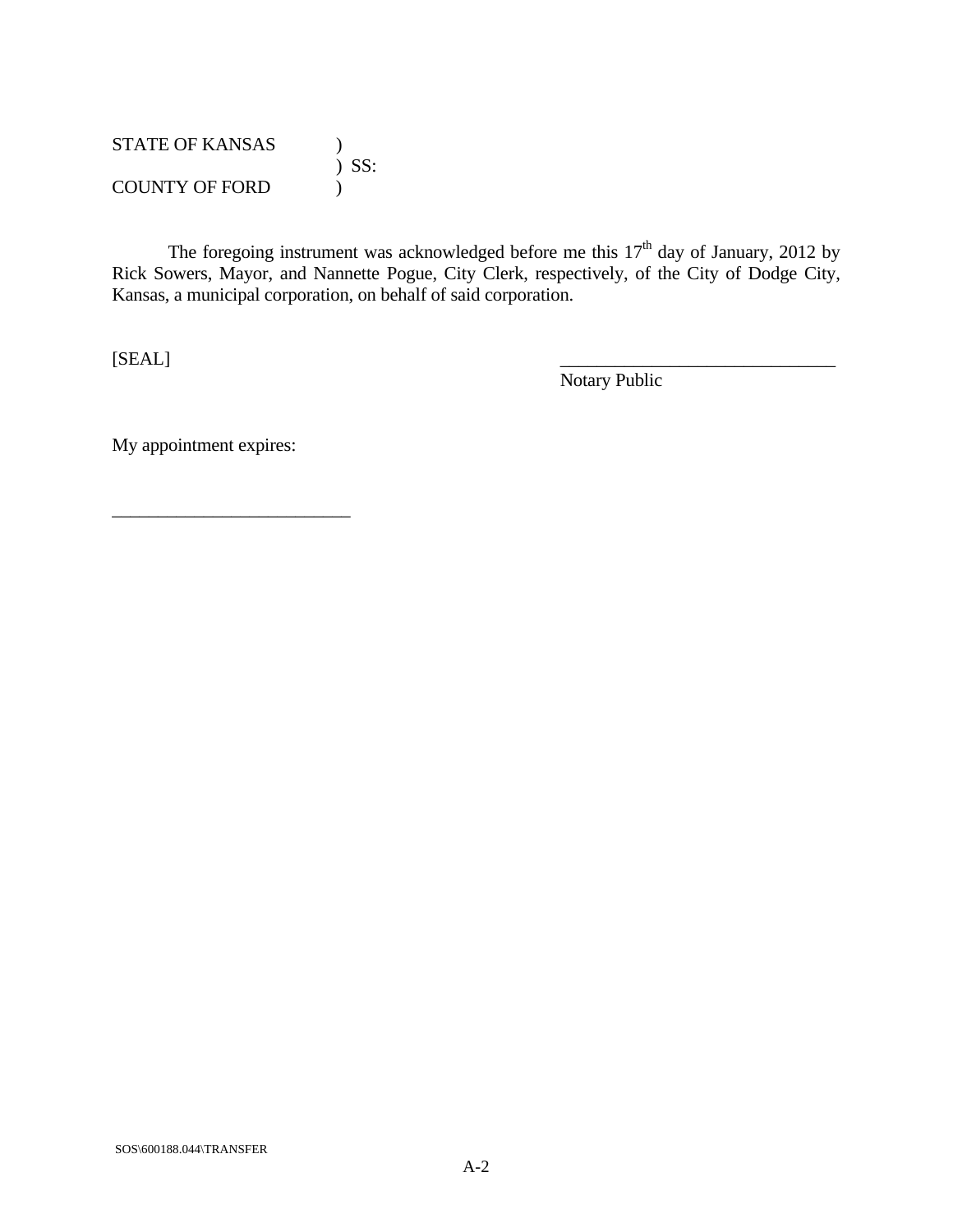#### *EXHIBIT B*

#### **RELEASE OF LEASE**

**WHEREAS,** the City of Dodge City, Kansas (the "City") has heretofore entered into a Lease dated as of October 24, 2007 (the "Lease") between the City and Kimbroy's Properties L.L.C. (the "Tenant"), notice of which is recorded in Book 121 at misc. page 663-664 in the office of the Ford County Register of Deeds; and

**WHEREAS,** the City assigned its interest in the Lease to Legacy Bank acting as fiscal and paying agent for the City and others for purpose of enforcement of the Tenant's covenants under the Lease; and

**WHEREAS,** the Tenant has exercised its option to purchase the unimproved tract of land from the City; and

**THEREFORE,** the property described in the attached *Schedule I* is hereby released from any claim of the City and the Bank under the Lease.

#### **CITY OF DODGE CITY, KANSAS**

 $\text{By:}\_$ 

Rick Sowers, Mayor

[SEAL]

ATTEST:

 $By: \_\_$ 

Nannette Pogue, City Clerk

#### **ACKNOWLEDGMENT**

STATE OF KANSAS (1) ) SS: COUNTY OF FORD )

The foregoing instrument was acknowledged before me this  $17<sup>th</sup>$  day of January, 2012 by Rick Sowers, Mayor, and Nannette Pogue, City Clerk, respectively of the City of Dodge City, Kansas, a municipal corporation, on behalf of said corporation.

[SEAL] By: \_\_\_\_\_\_\_\_\_\_\_\_\_\_\_\_\_\_\_\_\_\_\_\_\_\_\_\_\_\_\_\_\_\_\_

Notary Public

My appointment expires: